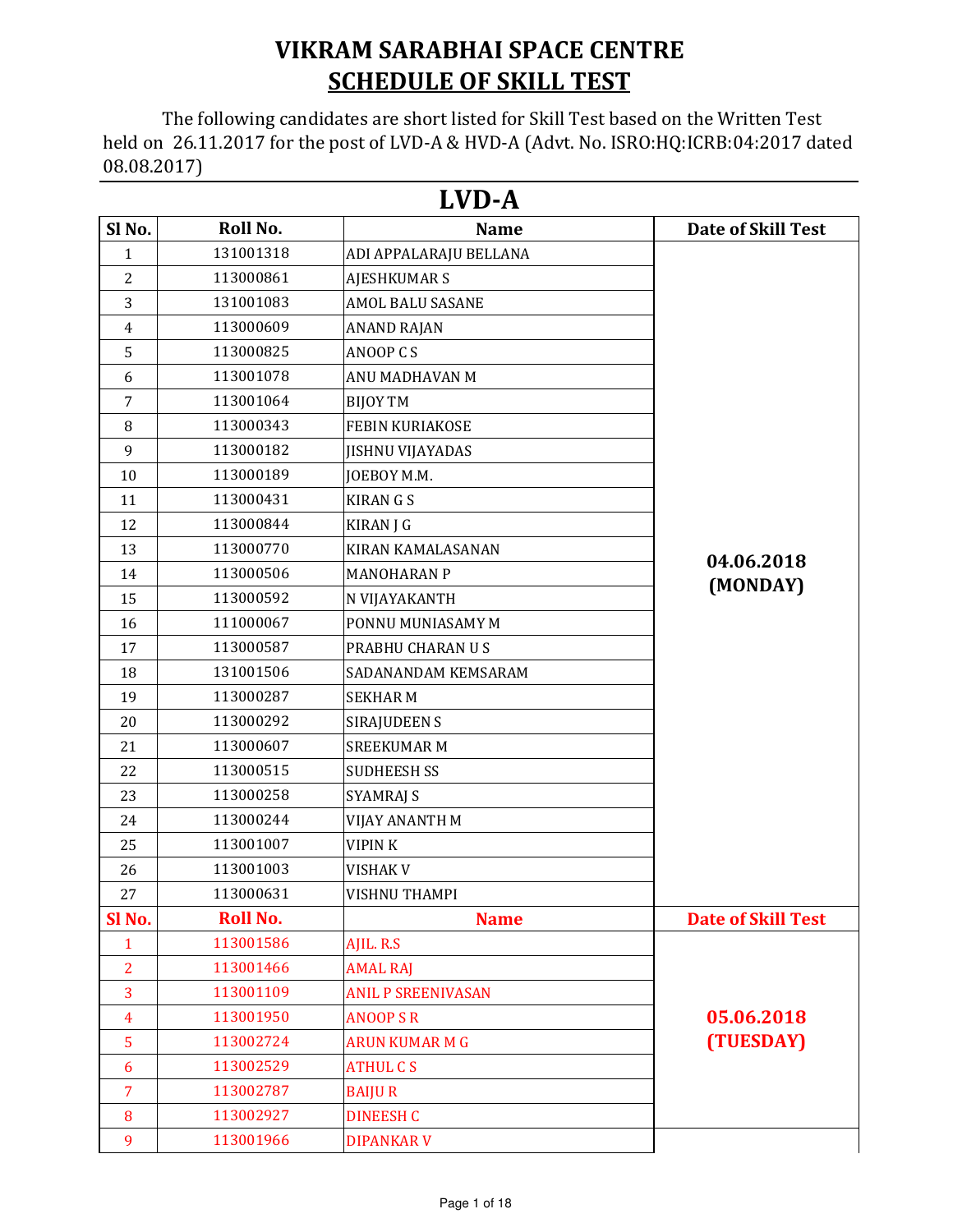| 10             | 113001274 | <b>GOKUL CS</b>         |                           |
|----------------|-----------|-------------------------|---------------------------|
| 11             | 113001230 | <b>HARISH U</b>         |                           |
| 12             | 113001617 | <b>KIRAN M</b>          |                           |
| 13             | 113002301 | <b>KRISPIN. K</b>       |                           |
| 14             | 113001514 | <b>LINISH ANAND S</b>   |                           |
| 15             | 113002928 | <b>MIDHUN RAJ KP</b>    |                           |
| 16             | 113001334 | <b>PRADEEP A</b>        |                           |
| 17             | 113001279 | <b>RAJAN BABU.P</b>     |                           |
| 18             | 113002462 | <b>RAJKUMAR K G</b>     | 05.06.2018                |
| 19             | 120001024 | RAMESH KUMAR GHOSLIYA   | (TUESDAY)                 |
| 20             | 113001778 | <b>RATHEESH R S</b>     |                           |
| 21             | 113002375 | <b>RENJITH. C</b>       |                           |
| 22             | 111000811 | <b>S.GNANA SEKAR</b>    |                           |
| 23             | 113001691 | <b>SHABU CS</b>         |                           |
| 24             | 113001396 | <b>SUMESH S</b>         |                           |
| 25             | 113001329 | <b>VAISAKH.V.L</b>      |                           |
| 26             | 113001520 | <b>VIBHASH T C</b>      |                           |
| 27             | 111000720 | YUVARAJ J               |                           |
| Sl No.         | Roll No.  | <b>Name</b>             | <b>Date of Skill Test</b> |
| $\mathbf{1}$   | 113003160 | <b>A R DINUMON</b>      |                           |
| $\overline{2}$ | 113003721 | <b>AJEESH SU</b>        |                           |
| 3              | 113003165 | <b>AKHIL S CHANDRAN</b> |                           |
| $\overline{4}$ | 113004322 | <b>AKHIL V R</b>        |                           |
| 5              | 113004659 | <b>ALBIN PETER</b>      |                           |
| 6              | 113003668 | <b>ANANTH VINCENT</b>   |                           |
| 7              | 113003890 | <b>ARUN VL</b>          |                           |
| $\, 8$         | 113003716 | <b>ASIF AZEEZ</b>       |                           |
| 9              | 113004624 | BIJU B                  |                           |
| 10             | 113004955 | <b>BINTHAHIRS</b>       |                           |
| 11             | 113003967 | ELDO M VARGHESE         |                           |
| 12             | 113003507 | JAPAPRADEEP V G         |                           |
| 13             | 113004617 | <b>JITHIN ANTONY</b>    | 06.06.2018                |
| 14             | 120001179 | KAMLESH BANJARA         | (WEDNESDAY)               |
| 15             | 131003658 | <b>KULDEEP</b>          |                           |
| 16             | 113003342 | LIJIN P                 |                           |
| 17             | 120001520 | MUKESH LAKHERWAL        |                           |
| 18             | 111001198 | PONRAJESH A             |                           |
| 19             | 113004921 | <b>REJIN CR</b>         |                           |
| 20             | 113003145 | <b>SARATH KS</b>        |                           |
| 21             | 131003229 | <b>SOMA RAMA DASU</b>   |                           |
| 22             | 113004501 | SOORAJ S S              |                           |
| 23             | 113003907 | SUBHASH.M               |                           |
| 24             | 113004545 | VIJITH RAJ V            |                           |
| 25             | 113003144 | VISHNU CHANDRAN         |                           |
| 26             | 113003453 | VISHNU.S.KUMAR          |                           |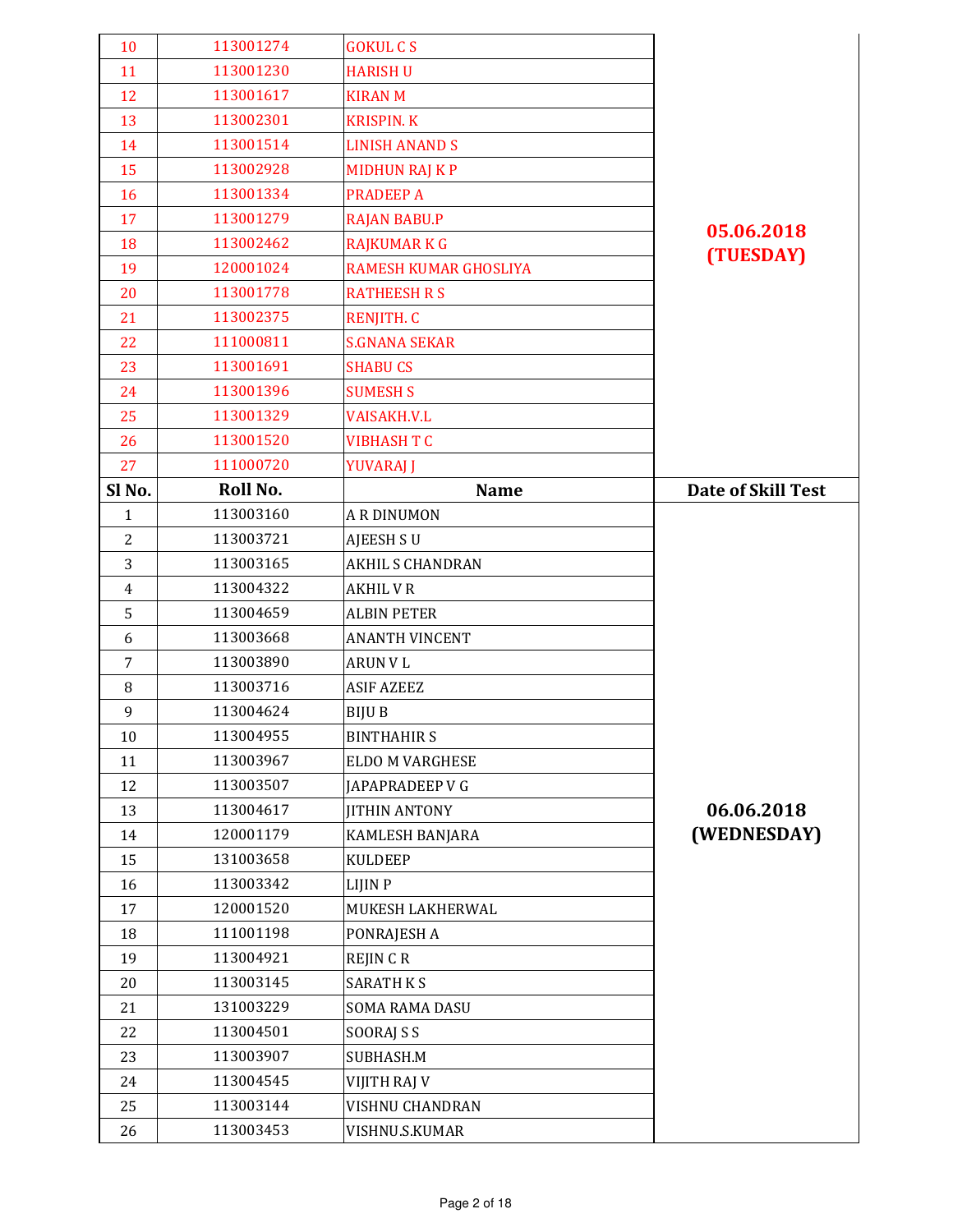| Sl No.         | <b>Roll No.</b> | <b>Name</b>               | <b>Date of Skill Test</b> |
|----------------|-----------------|---------------------------|---------------------------|
| $\mathbf{1}$   | 113006062       | <b>ABDULLATA</b>          |                           |
| $\overline{2}$ | 113007401       | <b>ABINAS CA</b>          |                           |
| 3              | 113005594       | <b>ADARSH D</b>           |                           |
| $\overline{4}$ | 113005753       | <b>AJUL N K</b>           |                           |
| 5              | 113005378       | <b>ANEESH PB</b>          |                           |
| 6              | 113006456       | <b>ANEESH S T</b>         |                           |
| $\overline{7}$ | 113005180       | <b>ANILKMUAR G</b>        |                           |
| 8              | 113006908       | <b>ANU CHANDRAN</b>       |                           |
| 9              | 113006104       | <b>ARUNDEEP K K</b>       |                           |
| 10             | 131003873       | <b>ATTA SRINIVAS</b>      |                           |
| 11             | 113005960       | <b>HARMESH K</b>          |                           |
| 12             | 113005622       | <b>JIGIN P</b>            |                           |
| 13             | 113006981       | <b>KANNAN P S</b>         | 07.06.2018                |
| 14             | 111001290       | <b>MAHENDRAN S</b>        | (THURSDAY)                |
| 15             | 113006174       | <b>MIDHUN P</b>           |                           |
| 16             | 120001715       | <b>PARDEEP KUMAR</b>      |                           |
| 17             | 113005699       | <b>RAHUL RAJ</b>          |                           |
| 18             | 113006076       | <b>SANOOB AP</b>          |                           |
| 19             | 113005831       | <b>SARATH KUMAR S</b>     |                           |
| 20             | 113006674       | <b>SREENATH R</b>         |                           |
| 21             | 113005670       | <b>SUJEESH BABUS</b>      |                           |
| 22             | 113007156       | SUJI S.J                  |                           |
| 23             | 112000767       | <b>SUMANENDU ADHIKARI</b> |                           |
| 24             | 113005657       | <b>SYAMTS</b>             |                           |
| 25             | 113005689       | <b>VIGHNESH BS</b>        |                           |
| 26             | 113004966       | <b>VISAKH DL</b>          |                           |
| Sl No.         | Roll No.        | <b>Name</b>               | <b>Date of Skill Test</b> |
| 1              | 113008769       | <b>AJESH T T</b>          |                           |
| $\overline{2}$ | 113008930       | AKHIL ASHOKAN A.V         |                           |
| 3              | 113008033       | <b>AMBAREESH VR</b>       |                           |
| $\overline{4}$ | 113009885       | <b>AMRUTH JEEVAN PS</b>   |                           |
| 5              | 113008501       | <b>ANAND S</b>            |                           |
| 6              | 113008108       | <b>ANANDHUS</b>           |                           |
| $\overline{7}$ | 113008020       | <b>ANEESH KUMAR C B</b>   |                           |
| 8              | 113008025       | <b>BIBIN THOMAS</b>       |                           |
| 9              | 120002144       | DHARMVEER DHANIYA         | 08.06.2018                |
| 10             | 113009486       | ELDHO JOSEPH              | (FRIDAY)                  |
| 11             | 131005512       | GATTIGORLA LINGASWAMY     |                           |
| 12             | 113008657       | JAYAN P N                 |                           |
| 13             | 113007866       | MOHAMED ASIF. M           |                           |
| 14             | 113007765       | MUTHUKUMAR S              |                           |
| 15             | 113009454       | PANKAJ R S                |                           |
| 16             | 113008738       | PRAVEEN KRISHNAN          |                           |
| 17             | 113008196       | RAHUL TO                  |                           |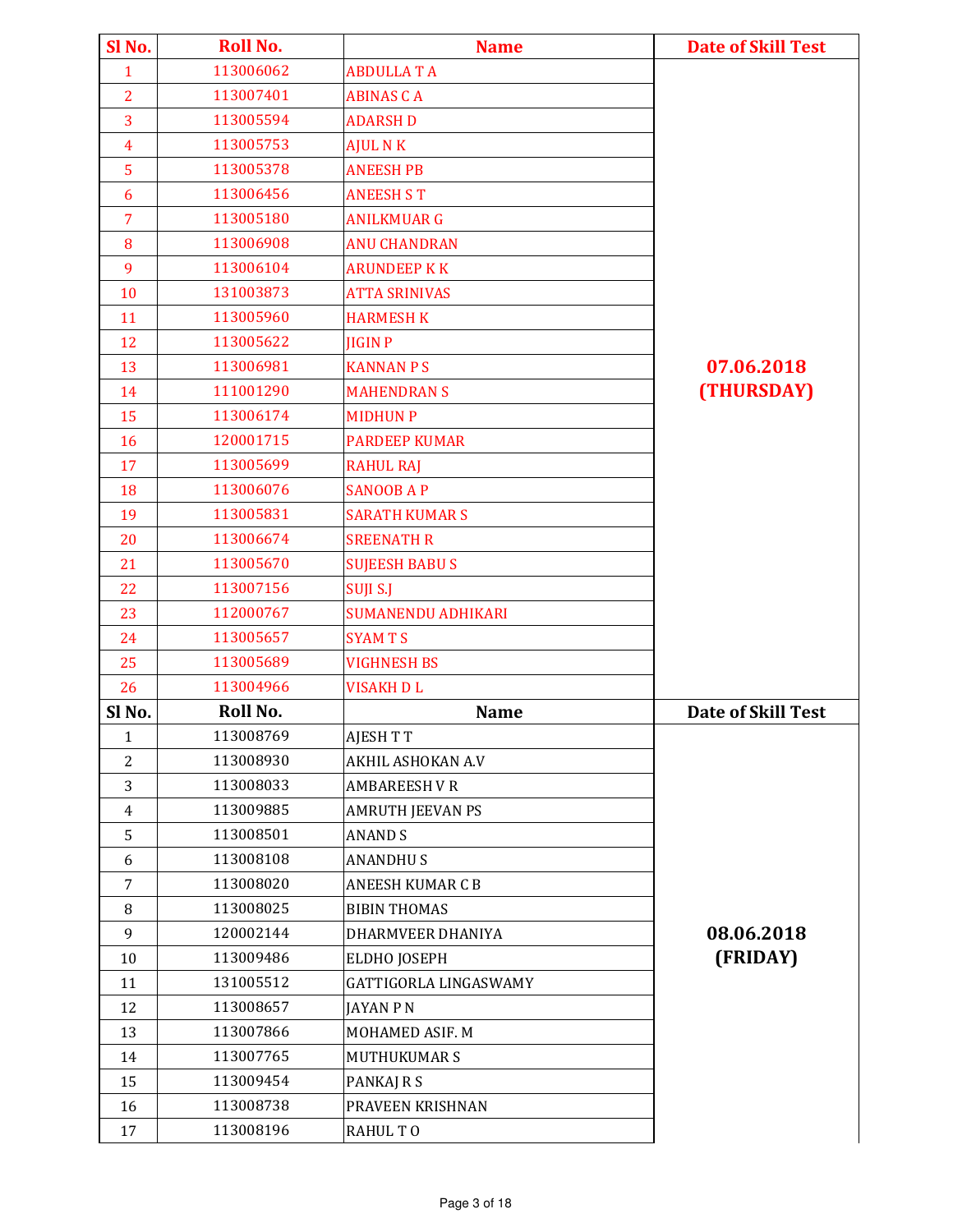| 18 | 113008720 | <b>SANGEETH PRASAD</b> |            |
|----|-----------|------------------------|------------|
| 19 | 113008206 | <b>SREEJITH S R</b>    |            |
| 20 | 113008857 | <b>SUBASH KUMARS J</b> |            |
| 21 | 113009728 | SYAM RAGHAV V K        |            |
| 22 | 113008207 | UNNIKRISHNAN K S       | 08.06.2018 |
| 23 | 113008609 | VIJITH V G             | (FRIDAY)   |
| 24 | 113008745 | <b>VINAY DEV</b>       |            |
| 25 | 113008446 | <b>VINAY S</b>         |            |
| 26 | 113007664 | <b>VINEETH V</b>       |            |

## BOTH LVD-A & HVD -A

| Sl <sub>No.</sub> |              | <b>Roll No.</b> | <b>Name</b>             | <b>Date of Skill Test</b> |
|-------------------|--------------|-----------------|-------------------------|---------------------------|
|                   | <b>LVD-A</b> | <b>HVD-A</b>    |                         |                           |
| $\mathbf{1}$      | 113000039    | 213000009       | <b>ABHILASH V S</b>     |                           |
| $\overline{2}$    | 113000460    | 213000191       | <b>ARUN PS</b>          |                           |
| 3                 | 113000277    | 213004538       | <b>ARUN RAJ VR</b>      |                           |
| $\overline{4}$    | 113000539    | 213001410       | <b>BIJESH KK</b>        |                           |
| 5                 | 113000457    | 213000193       | <b>BIJUS</b>            |                           |
| 6                 | 113000445    | 213000184       | <b>BINUM</b>            |                           |
| 7                 | 113000383    | 213000147       | <b>BRITE RUSSEL A L</b> |                           |
| 8                 | 113000363    | 213000235       | <b>FRIGEESH S</b>       |                           |
| 9                 | 113000246    | 213000093       | <b>GOPALANUNNI M P</b>  | 09.06.2018                |
| 10                | 111000119    | 211000048       | <b>JEYAKUMAR S</b>      | (SATURDAY)                |
| 11                | 113000049    | 213000012       | <b>MUHAMMED T</b>       |                           |
| 12                | 113000456    | 213000195       | <b>NAHAS HAMSA</b>      |                           |
| 13                | 113000120    | 213000044       | PRASANTHKUMAR.K.V       |                           |
| 14                | 113000471    | 213000200       | <b>SAJITH S</b>         |                           |
| 15                | 113000645    | 213000282       | <b>SANIL KUMARKS</b>    |                           |
| 16                | 113000573    | 213000254       | <b>SHIBU GEORGE</b>     |                           |
| 17                | 113000467    | 213000185       | <b>VINOD PG</b>         |                           |
|                   |              | Roll No.        |                         |                           |
| Sl No.            | LVD-A        | <b>HVD-A</b>    | <b>Name</b>             | <b>Date of Skill Test</b> |
| $\mathbf{1}$      | 113002152    | 213000973       | <b>ANEESH G R</b>       |                           |
| $\overline{2}$    | 113002383    | 213001071       | ANIL KUMAR D B          |                           |
| 3                 | 113002817    | 213001300       | <b>ANOOPS</b>           |                           |
| $\overline{4}$    | 113001859    | 213000848       | <b>ANOOPT</b>           |                           |
| 5                 | 120000530    | 220000505       | <b>ARUN KUMAR</b>       |                           |
| 6                 | 113001672    | 213000755       | <b>ARUNTN</b>           |                           |
| $\overline{7}$    | 131002797    | 231001197       | <b>KAMALAKSHAN M</b>    |                           |
| $\, 8$            | 113000895    |                 | 213000394 PRAMOD K G    |                           |
| 9                 | 113000865    | 213000385       | PRASANTH SL             | 11.06.2018                |
| 10                | 113002914    | 213001341       | <b>RAJESH P M</b>       | (MONDAY)                  |
| 11                | 113001505    | 213000668       | <b>RATHEESH G R</b>     |                           |
| 12                | 113001684    | 213000758       | REJEESH LAL R           |                           |
| 13                | 113002992    | 213001875       | <b>SAJEEV KUMAR S</b>   |                           |
| 14                | 113002811    | 213001296       | SHYJU KELAN VEETTIL     |                           |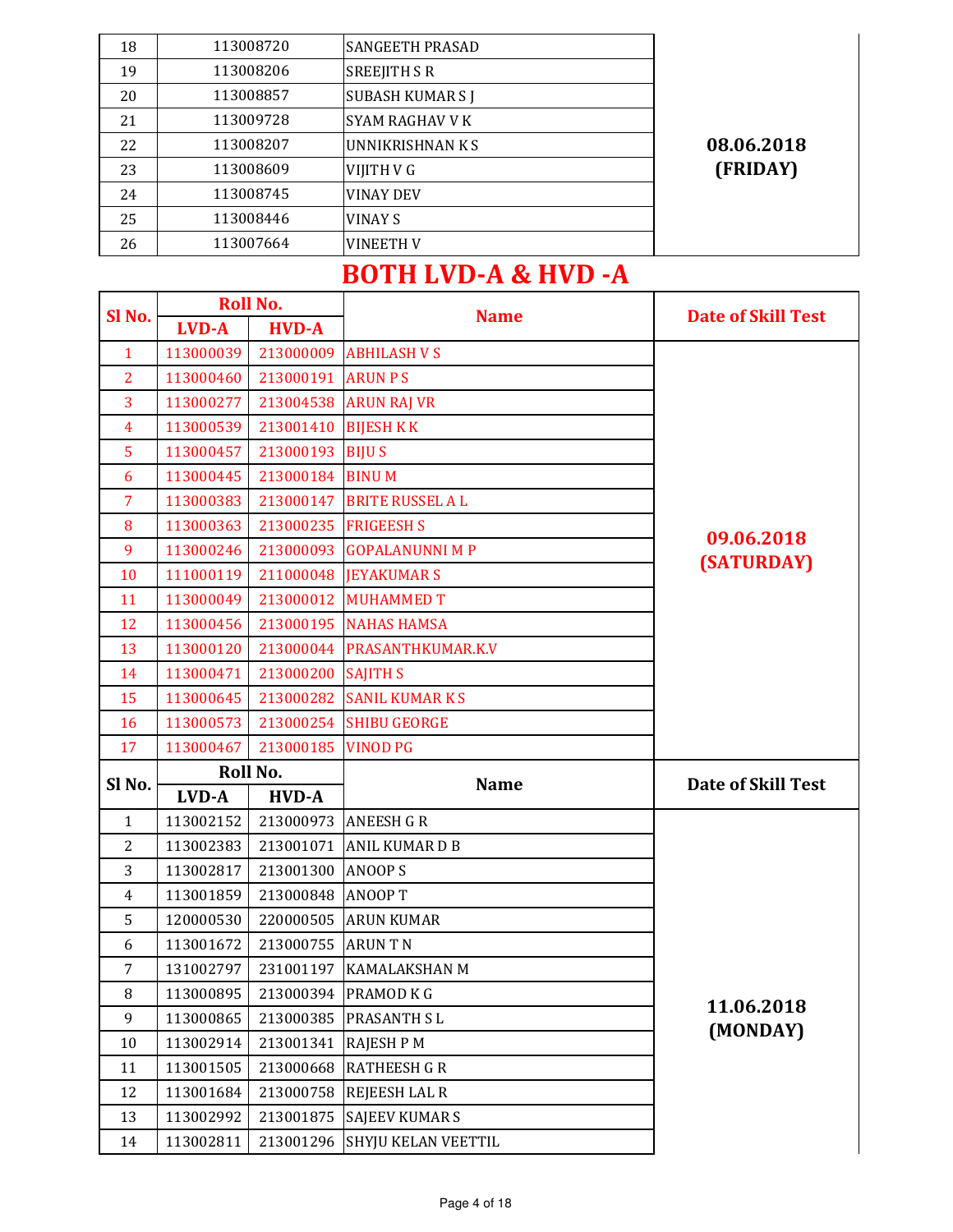| 15                | 113002582 | 213001181           | <b>SREEJITH SJ</b>          |                           |
|-------------------|-----------|---------------------|-----------------------------|---------------------------|
| 16                | 113001683 | 213000759           | <b>VARGHESE MATHEW</b>      |                           |
| 17                | 113001610 | 213001186           | <b>VINIL AP</b>             |                           |
|                   |           | <b>Roll No.</b>     |                             | <b>Date of Skill Test</b> |
| SI <sub>No.</sub> | LVD-A     | <b>HVD-A</b>        | <b>Name</b>                 |                           |
| $\mathbf{1}$      | 113003221 | 213001486 AJITH S S |                             |                           |
| $\overline{2}$    | 113004126 | 213001932           | <b>ARUN SEKHAR G R</b>      |                           |
| 3                 | 113006119 | 213003388           | <b>BIJOT</b>                |                           |
| 4                 | 131003661 |                     | 231001654 KOYYALA ARUNKUMAR |                           |
| 5                 | 111001258 | 211000641           | <b>MANIKANDAN D</b>         |                           |
| 6                 | 113005951 | 213002836           | <b>MUHAMMED ANAS A</b>      |                           |
| 7                 | 113006175 |                     | 213004166 PRATHYUSH.S       |                           |
| 8                 | 113005389 |                     | 213002549 RAJESH KUMAR R    | 12.06.2018                |
| 9                 | 113003403 | 213001575           | <b>RENJITH V J</b>          | (TUESDAY)                 |
| 10                | 113006180 |                     | 213002954 RETHEESH R        |                           |
| 11                | 113004671 | 213000041           | <b>SANTHOSH KUMAR R</b>     |                           |
| 12                | 111001459 |                     | 211000725 SELVAKUMAR M      |                           |
| 13                | 113005613 | 213002665           | <b>SENVR</b>                |                           |
| 14                | 125002424 | 225000981           | <b>SHAKTHIVEL J</b>         |                           |
| 15                | 113003250 | 213001502           | <b>SHEBIN SM</b>            |                           |
| <b>16</b>         | 113005163 | 213002467           | <b>SREERAJ P C</b>          |                           |
|                   |           |                     |                             |                           |
| 17                | 113005041 | 213002376           | <b>THANSEER T S</b>         |                           |
|                   |           | Roll No.            |                             |                           |
| Sl No.            | LVD-A     | <b>HVD-A</b>        | <b>Name</b>                 | <b>Date of Skill Test</b> |
| $\mathbf{1}$      | 113007684 | 213003746           | <b>AMAL A G</b>             |                           |
| $\overline{2}$    | 125003278 | 225001376           | <b>ANANDA KM</b>            |                           |
| 3                 | 113008212 | 213004019           | <b>ARJUN P MANI</b>         |                           |
| $\overline{4}$    | 113009875 | 213004821           | <b>ARJUNSL</b>              |                           |
| 5                 | 113009553 | 213004660           | <b>ARUNPRASAD KM</b>        |                           |
| 6                 | 120002190 | 220001024           | <b>BABU LAL CHAWALA</b>     |                           |
| 7                 | 113007036 | 213003407           | <b>CLINTON MENDEZ</b>       |                           |
| 8                 | 113007960 | 213003881           | <b>DARWIN N R</b>           |                           |
| 9                 | 113008822 | 213004326           | JEETHU JAYAN                | 13.06.2018                |
| 10                | 113007966 | 213003706           | <b>JITHINKC</b>             | (WEDNESDAY)               |
| 11                | 113007839 | 213003957           | KOCHUMUHAMMED HASAIN        |                           |
| 12                | 113008274 | 213004043           | <b>KUMUDANADH K R</b>       |                           |
| 13                | 113009094 | 213004464           | <b>SAMBATH B</b>            |                           |
| 14                | 113009301 | 213004736           | <b>SHIJITH M</b>            |                           |
| 15                | 113007662 | 213003740           | <b>SIBIF</b>                |                           |
| 16                | 113007047 | 213003431           | <b>SUDHEESH S</b>           |                           |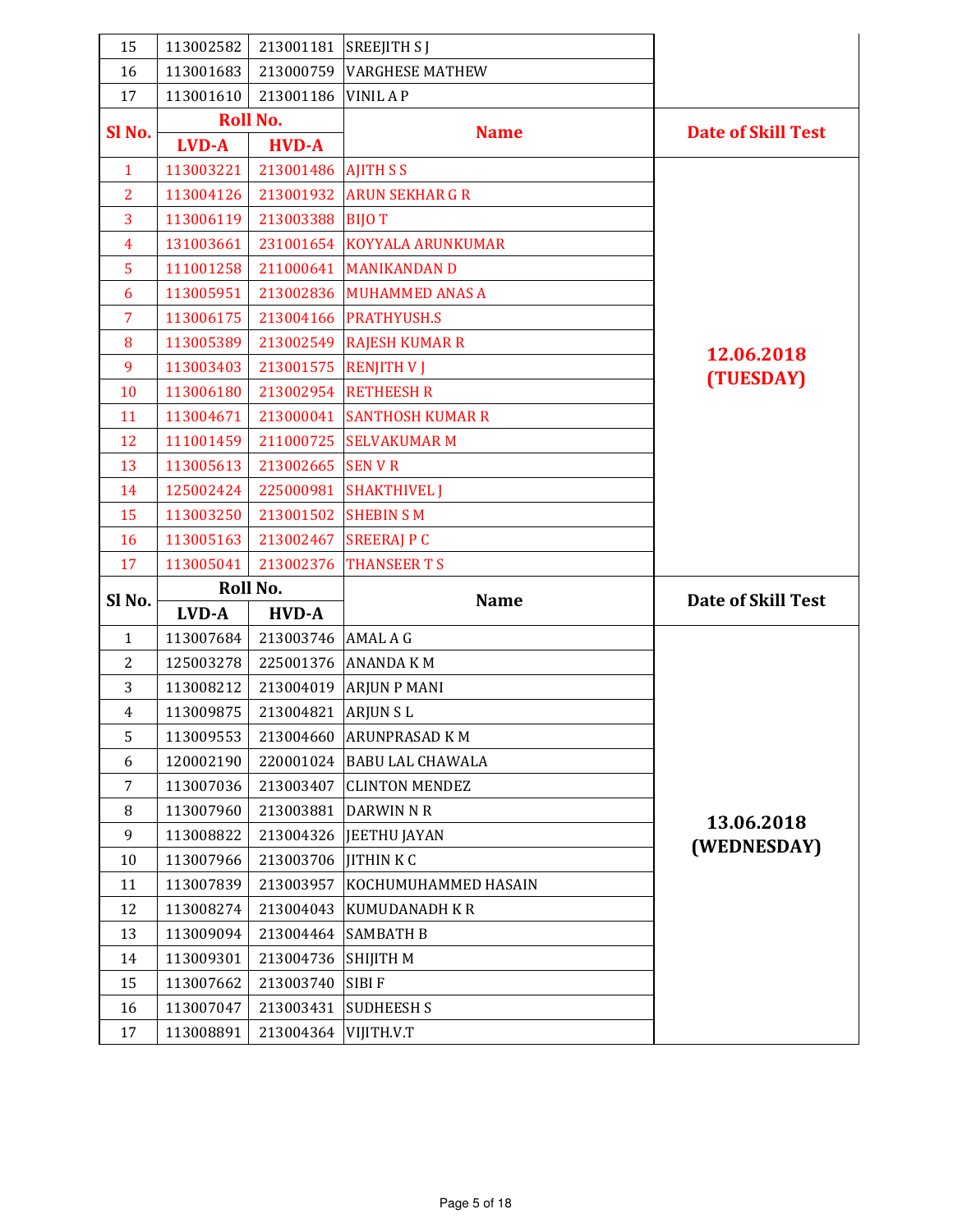## HVD-A

| Sl No.         | <b>Roll No.</b> | <b>Name</b>                    | <b>Date of Skill Test</b> |
|----------------|-----------------|--------------------------------|---------------------------|
| $\mathbf{1}$   | 213000066       | <b>ANIL ROOP G</b>             |                           |
| $\overline{2}$ | 231000164       | <b>ARSHADAHMED SKGAFFAR</b>    |                           |
| 3              | 213000126       | <b>BIJUVR</b>                  |                           |
| $\overline{4}$ | 213000129       | <b>G RAMESH KUMAR</b>          |                           |
| 5              | 213000011       | <b>GOPAKUMARAN P M</b>         |                           |
| 6              | 213000125       | <b>JEYA RAJ D</b>              |                           |
| $\overline{7}$ | 213000046       | <b>JOSEPH K C</b>              |                           |
| 8              | 213000078       | <b>JOSHI J</b>                 |                           |
| 9              | 228000043       | <b>KESHA RAM</b>               |                           |
| 10             | 231000085       | <b>KILARI SRINU</b>            |                           |
| 11             | 231000127       | <b>MAHABOOB BASHA NSD</b>      |                           |
| 12             | 213000118       | <b>MANOJ K</b>                 |                           |
| 13             | 213000092       | <b>PRAJITH P</b>               |                           |
| 14             | 213000119       | <b>PRASANTH PS</b>             |                           |
| 15             | 213000079       | <b>PRAVEEN T R</b>             | 20.06.2018                |
| 16             | 225000005       | <b>RAMAKRISHNA H</b>           | (WEDNESDAY)               |
| 17             | 220000009       | <b>RANU PRATAP SINGH</b>       |                           |
| 18             | 213000110       | <b>REMEESH RAJ</b>             |                           |
| 19             | 213000002       | <b>SAJI KUMAR R</b>            |                           |
| 20             | 213000094       | <b>SALAHUDEEN A</b>            |                           |
| 21             | 231000160       | SATYANARAYANA KESARAM          |                           |
| 22             | 213000086       | <b>SHIJUD</b>                  |                           |
| 23             | 213000043       | SREEJITH.V.S                   |                           |
| 24             | 213000008       | <b>SREEKUMARAN NAIR K</b>      |                           |
| 25             | 213000006       | <b>SUBIKUMAR</b>               |                           |
| 26             | 212000003       | <b>SUPRIYA BISWAS</b>          |                           |
| 27             | 213000051       | <b>VINEETH V</b>               |                           |
| 28             | 213000069       | <b>VIPIN DEEP P</b>            |                           |
| 29             | 213000022       | <b>VISHNU P (KURUNGOOR)</b>    |                           |
| 30             | 213000061       | <b>VIVEK G</b>                 |                           |
| Sl No.         | Roll No.        | <b>Name</b>                    | <b>Date of Skill Test</b> |
| $\mathbf{1}$   | 220000054       | <b>BHOLA RAM YADAV</b>         |                           |
| $\overline{c}$ | 220000117       | <b>BIJENDER SINGH</b>          |                           |
| 3              | 213000242       | <b>BIJU KUMAR V</b>            |                           |
| 4              | 213000189       | <b>BINUMON MD</b>              |                           |
| 5              | 225000135       | D. JOHN FRANKLIN               |                           |
| 6              | 231000189       | <b>GHANSHYAM RAMNATH TAKTE</b> |                           |
| 7              | 213000252       | JERIN.J                        |                           |
| 8              | 213000249       | KIRAN CHANDRAN R U             |                           |
| 9              | 213000190       | MAJU K S                       |                           |
| 10             | 213000236       | N THALAVAI                     |                           |
| 11             | 231000376       | PATIL RAMRAO BHAURAO           |                           |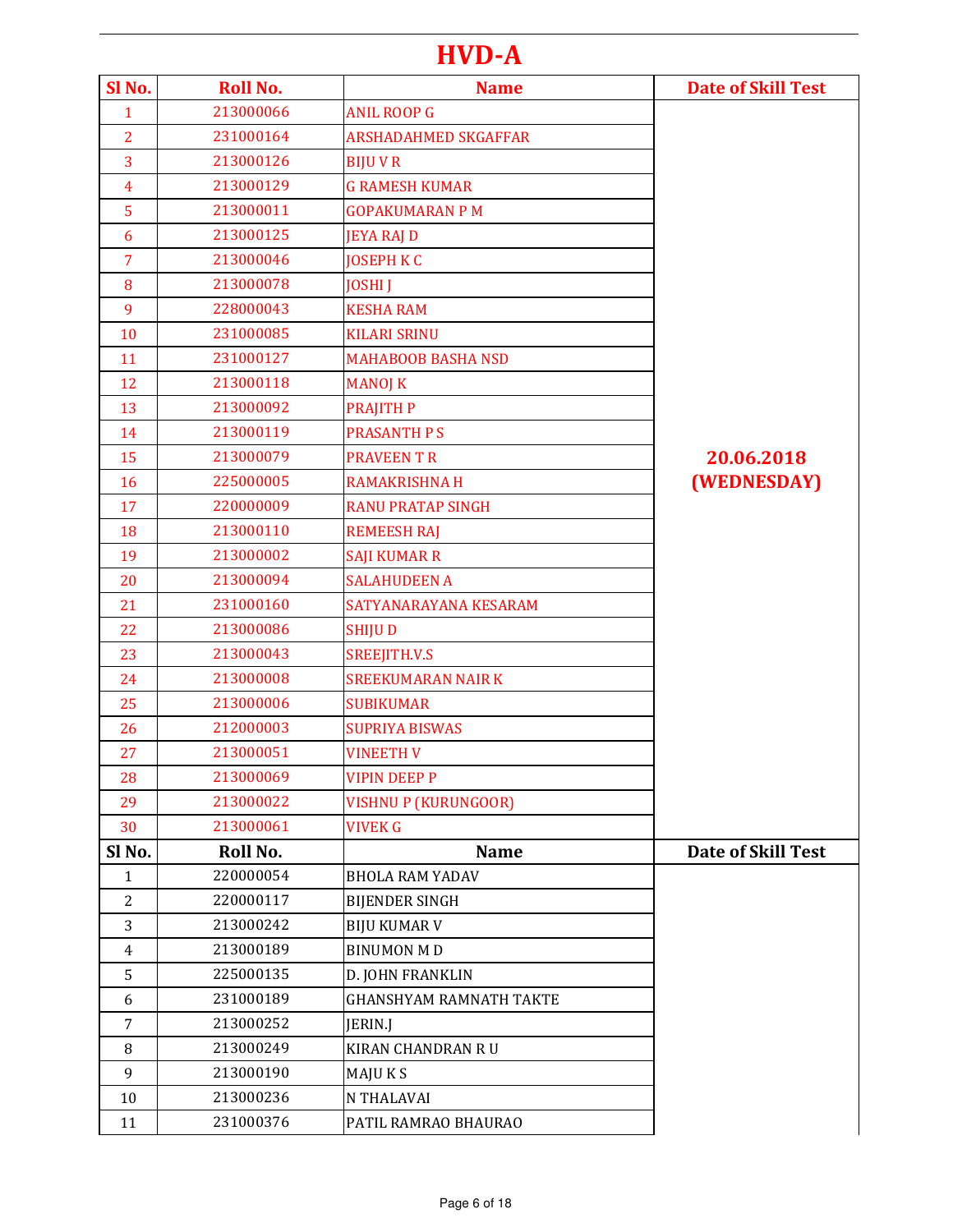| 12             | 213000134              | PRADEEP KUMAR T T              |                           |
|----------------|------------------------|--------------------------------|---------------------------|
| 13             | 213000173              | PREJITH PREMRAJ                |                           |
| 14             | 213000136              | <b>RAJESH T R</b>              |                           |
| 15             | 213000151              | RAJKUMAR L                     | 21.06.2018                |
| 16             | 220000128              | RAMRAJ MEENA                   | (THURSDAY)                |
| 17             | 213000188              | <b>REJEESH R</b>               |                           |
| 18             | 213000171              | SAIVISHAL D K                  |                           |
| 19             | 213000228              | SAJIN MATHEW JACOB             |                           |
| 20             | 213000133              | SAJITH PR                      |                           |
| 21             | 212000011              | <b>SHAILESH DAS</b>            |                           |
| 22             | 228000143              | <b>SHAITAN SINGH</b>           |                           |
| 23             | 220000136              | <b>SHIV RAJ MEENA</b>          |                           |
| 24             | 213000194              | SIVAPRASAD V                   |                           |
| 25             | 220000132              | <b>SUDAMA MEENA</b>            |                           |
| 26             | 213000192              | <b>SUNIL KUMARS</b>            |                           |
| 27             | 213000247              | SUNIL KUMAR VIKRAMAN           |                           |
| 28             | 213000261              | <b>SYAM SUNDHARS</b>           |                           |
| 29             | 213000237              | VINU KUMAR R                   |                           |
| 30             | 220000067              | VISHANT                        |                           |
| Sl No.         | <b>Roll No.</b>        | <b>Name</b>                    | <b>Date of Skill Test</b> |
| $\mathbf{1}$   | 213000268              | <b>AJAY S</b>                  |                           |
| $\overline{2}$ | 213000292              | AJEESH.K.P                     |                           |
| 3              | 213000398              | <b>AJITH KB</b>                |                           |
|                |                        |                                |                           |
| $\overline{4}$ | 213000269              | <b>AJITH KUMAR R</b>           |                           |
| 5              | 213000366              | <b>ANAND</b> J                 |                           |
| 6              | 213000273              | <b>ANILKUMARD</b>              |                           |
| $\overline{7}$ | 213000405              | <b>BINOOP R R</b>              |                           |
| 8              | 225000280              | BIRAJDAR PRAVINKUMAR SHIVAYOGI |                           |
| 9              | 213000278              | DHARUN. D.S                    |                           |
| 10             | 213000400              | <b>DINESH KUMAR G</b>          |                           |
| 11             | 213000390              | <b>GOBINATH N</b>              |                           |
| 12             | 213000307              | <b>JAYESH V NAIR</b>           |                           |
| 13             | 213000301              | <b>KALESH U</b>                |                           |
| 14             | 211000162              | <b>KOTEESWARAN</b>             |                           |
| 15             | 220000232              | <b>MAHESH CHAND GURJAR</b>     | 22.06.2018                |
| 16             | 212000017              | <b>MAHESH PRAJAPATI</b>        | (FRIDAY)                  |
| 17             | 211000118              | <b>PRADEEPKUMAR</b>            |                           |
| 18             | 213000346              | PRAKASH KUMAR P                |                           |
| 19             | 231000456              | RAHUL BABARAOJI MOHOD          |                           |
| 20             | 213000388              | RAJESH L KAMMATH               |                           |
| 21             | 225000245              | <b>RAJESHA C</b>               |                           |
| 22             | 231000480              | <b>RAMU DUPATI</b>             |                           |
| 23             | 213000326              | <b>RENJITH P S</b>             |                           |
| 24             | 213000323<br>213000272 | <b>SAJITH B</b>                |                           |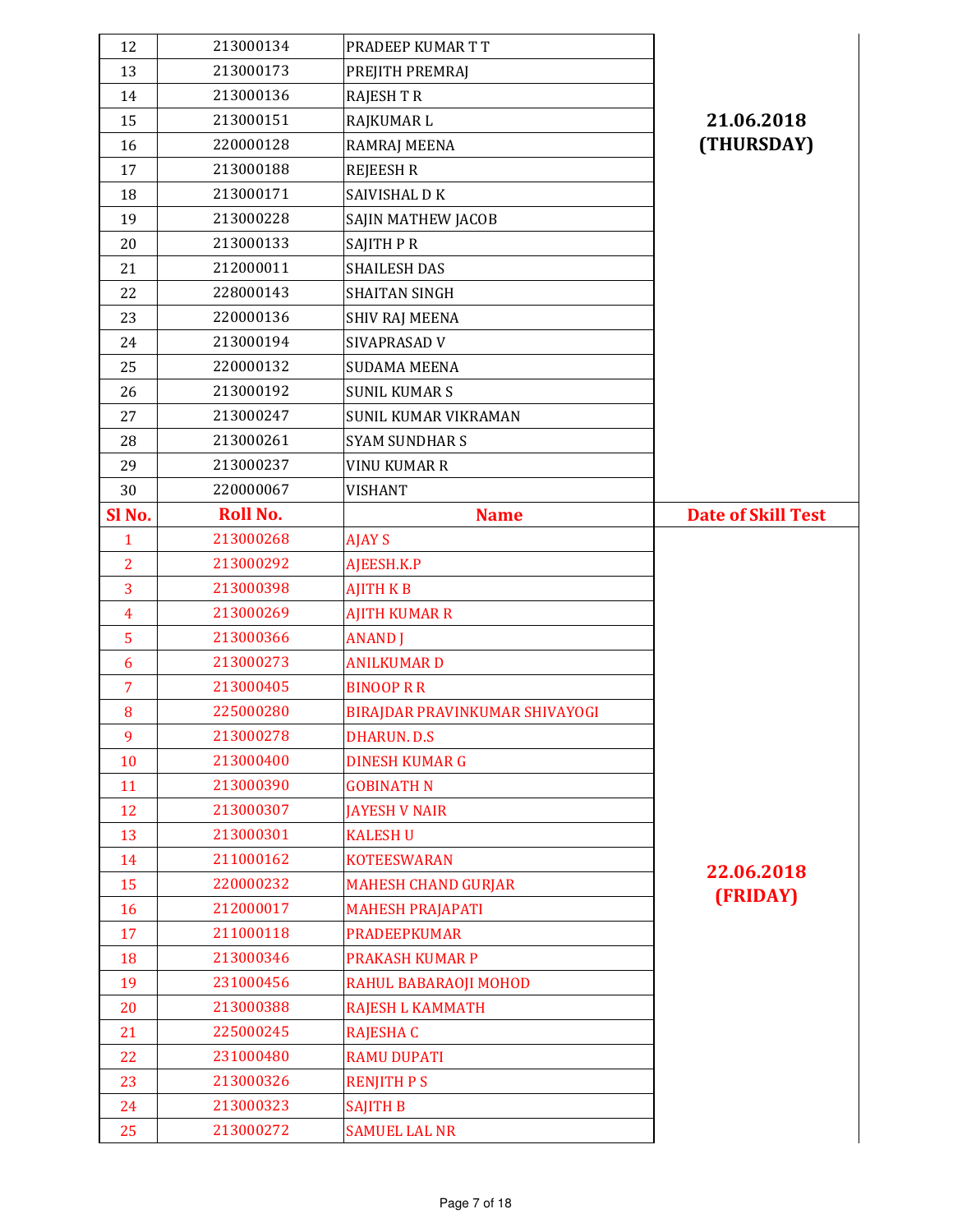| 26             | 213000372       | <b>SOORAJ K</b>            |                           |
|----------------|-----------------|----------------------------|---------------------------|
| 27             | 213000387       | <b>STEPHEN P</b>           |                           |
| 28             | 231000430       | <b>UDAYA KUMAR MADDALA</b> |                           |
| 29             | 213000311       | <b>VINOD M</b>             |                           |
| Sl No.         | Roll No.        | <b>Name</b>                | <b>Date of Skill Test</b> |
| $\mathbf{1}$   | 213000410       | <b>ANOOP R R</b>           |                           |
| $\overline{2}$ | 213000477       | <b>ARJUNKB</b>             |                           |
| 3              | 213000473       | <b>BINESH B</b>            |                           |
| $\overline{4}$ | 213000542       | <b>BIPINP</b>              |                           |
| 5              | 213000557       | <b>DHANIL MR</b>           |                           |
| 6              | 213000432       | <b>DINIL K</b>             |                           |
| $\overline{7}$ | 220000310       | <b>GUDDU PRASAD GAUR</b>   |                           |
| 8              | 211000190       | <b>J JEYARAJ</b>           |                           |
| 9              | 213000483       | JITHIN.C.K                 |                           |
| 10             | 220000253       | <b>KAPIL KUMAR</b>         |                           |
| 11             | 231000565       | LAKSHMANA RAO BEVARA       |                           |
| 12             | 213000564       | M JEYAKUMAR                |                           |
| 13             | 213000418       | <b>MAHESH A B</b>          |                           |
| 14             | 213000642       | <b>MANUT DAS</b>           | 23.06.2018                |
| 15             | 213000491       | <b>NABEEL P</b>            | (SATURDAY)                |
| 16             | 220000295       | NEETESH KUMAR SHARMA       |                           |
| 17             | 213000406       | <b>RABEESH OB</b>          |                           |
| 18             | 213000490       | SAJITH KUMAR K             |                           |
| 19             | 213000453       | <b>SANDEEP P</b>           |                           |
| 20             | 213000495       | <b>SANIL K</b>             |                           |
| 21             | 225000302       | SANTHOSH V V               |                           |
| 22             | 231000619       | SAYYAD RIYAZ PASHA         |                           |
| 23             | 211000181       | SELVAGANAPATHIT            |                           |
| 24             | 213000422       | <b>SUBINSHA A</b>          |                           |
| 25             | 213000637       | <b>SUMESH K</b>            |                           |
| 26             | 213000493       | <b>ULLASSP</b>             |                           |
| 27             | 228000255       | VAGHELA MAYANK JAYANTILAL  |                           |
| 28             | 220000252       | <b>VIJAY KUMAR</b>         |                           |
| 29             | 220000309       | VISHNU RASAD GAUR          |                           |
| Sl No.         | <b>Roll No.</b> | <b>Name</b>                | <b>Date of Skill Test</b> |
| $\mathbf{1}$   | 213000723       | <b>ABHILASH K ANTONY</b>   |                           |
| $\overline{2}$ | 213000829       | <b>ABHILASH T K</b>        |                           |
| 3              | 213000885       | <b>AJESH T K</b>           |                           |
| $\overline{4}$ | 213000901       | <b>BINOY P C</b>           |                           |
| 5              | 213000796       | <b>BINSAR VI</b>           |                           |
| 6              | 231000810       | <b>BITLA KASHIRAM</b>      |                           |
| $\overline{7}$ | 220000313       | <b>JAI BHAGWAN</b>         |                           |
| 8              | 213000754       | <b>JAYACHANDRAN NAIR G</b> |                           |
| 9              | 213000903       | <b>JINEESH E</b>           |                           |
| 10             | 213000855       | <b>JOSHYT J</b>            |                           |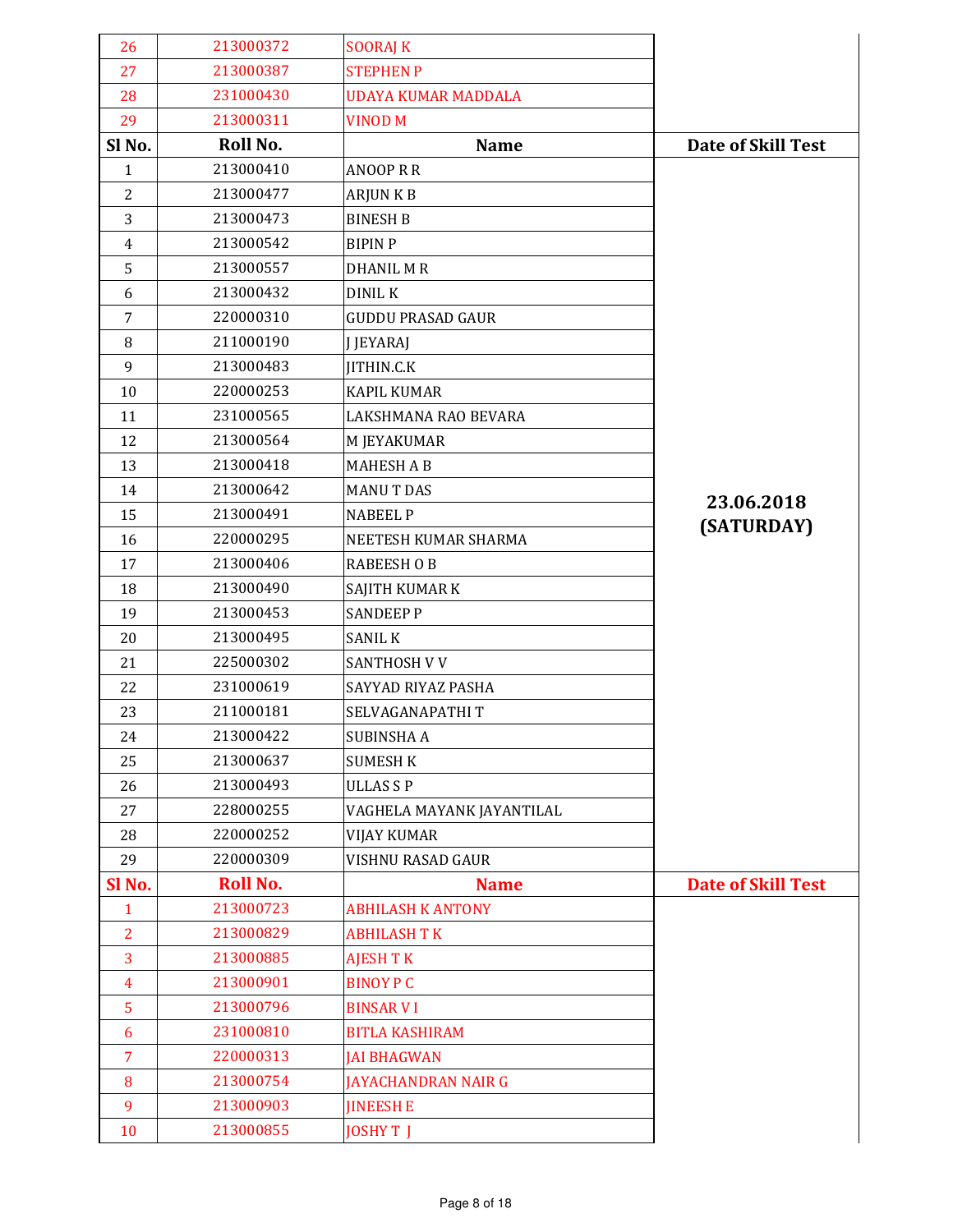| 11             | 211000242 | <b>KARTHIKU</b>             |                           |
|----------------|-----------|-----------------------------|---------------------------|
| 12             | 211000247 | <b>KIRAN KUN TIMALLA</b>    |                           |
| 13             | 213000661 | <b>LINU UTHAMAN</b>         |                           |
| 14             | 213000745 | <b>MADHUER</b>              | 25.06.2018                |
| 15             | 213000704 | <b>NAHAD M ABDUL KAREEM</b> |                           |
| 16             | 213000674 | <b>NIDINS</b>               | (MONDAY)                  |
| 17             | 231000746 | PAVAN KUMAR BELLAMKONDA     |                           |
| 18             | 213000835 | <b>PRASANTH B</b>           |                           |
| 19             | 213000782 | <b>RAJESH R S</b>           |                           |
| 20             | 213000710 | <b>RANJITH TB</b>           |                           |
| 21             | 213000702 | SAJITH KUMAR V V            |                           |
| 22             | 212000058 | <b>SANJEEB KUMAR BERA</b>   |                           |
| 23             | 213000765 | <b>SARATH KUMAR C S</b>     |                           |
| 24             | 213000858 | <b>SELVAKUMAR</b>           |                           |
| 25             | 231000829 | <b>SESETTI VENKATESH</b>    |                           |
| 26             | 213000826 | <b>SHINUKRISHNAN K S</b>    |                           |
| 27             | 213000842 | <b>SINEESH S'</b>           |                           |
| 28             | 213000703 | <b>SUNIL KUMAR K</b>        |                           |
| 29             | 231000795 | TRINADHARAO GVM             |                           |
| Sl No.         | Roll No.  | <b>Name</b>                 | <b>Date of Skill Test</b> |
| $\mathbf{1}$   | 213000943 | <b>ADARSH M G</b>           |                           |
| $\overline{2}$ | 213000924 | <b>ADESH V L</b>            |                           |
| 3              | 213001120 | <b>AKHIL A P</b>            |                           |
|                |           |                             |                           |
| $\overline{4}$ | 213001085 | <b>ANEESH KUMAR R T</b>     |                           |
| 5              | 213001090 | <b>BAIJUSK</b>              |                           |
| 6              | 212000080 | <b>BHARAT CHHURA</b>        |                           |
| $\overline{7}$ | 213001014 | <b>BOBANT BOSE</b>          |                           |
| 8              | 211000345 | JAI PRAKASH RANA            |                           |
| 9              | 213000971 | JAYAN K N                   |                           |
| 10             | 213000935 | <b>JAYESH J SENAN</b>       |                           |
| 11             | 213000959 | <b>JITHIN P</b>             |                           |
| 12             | 213000927 | <b>JOEMON JOSEPH</b>        |                           |
| 13             | 213001104 | LIJU ANJANADAS              |                           |
| 14             | 213001075 | NIKHIL PT                   |                           |
| 15             | 213000916 | NITHIN D.S.                 | 26.06.2018                |
| 16             | 213001092 | PRAMEESH V                  | (TUESDAY)                 |
| 17             | 213001064 | PREMJITH P                  |                           |
| 18             | 225000477 | PUTTASWAMY K                |                           |
| 19             | 220000375 | RAMNIWAS GURJAR             |                           |
| 20             | 213001126 | <b>RATHEESH T D</b>         |                           |
| 21             | 213000961 | REJI.K                      |                           |
| 22             | 213001114 | <b>SANTHOSH G</b>           |                           |
| 23             | 211000341 | SARAVANAKUMAR S             |                           |
| 24             | 211000314 | SELVARAJA K                 |                           |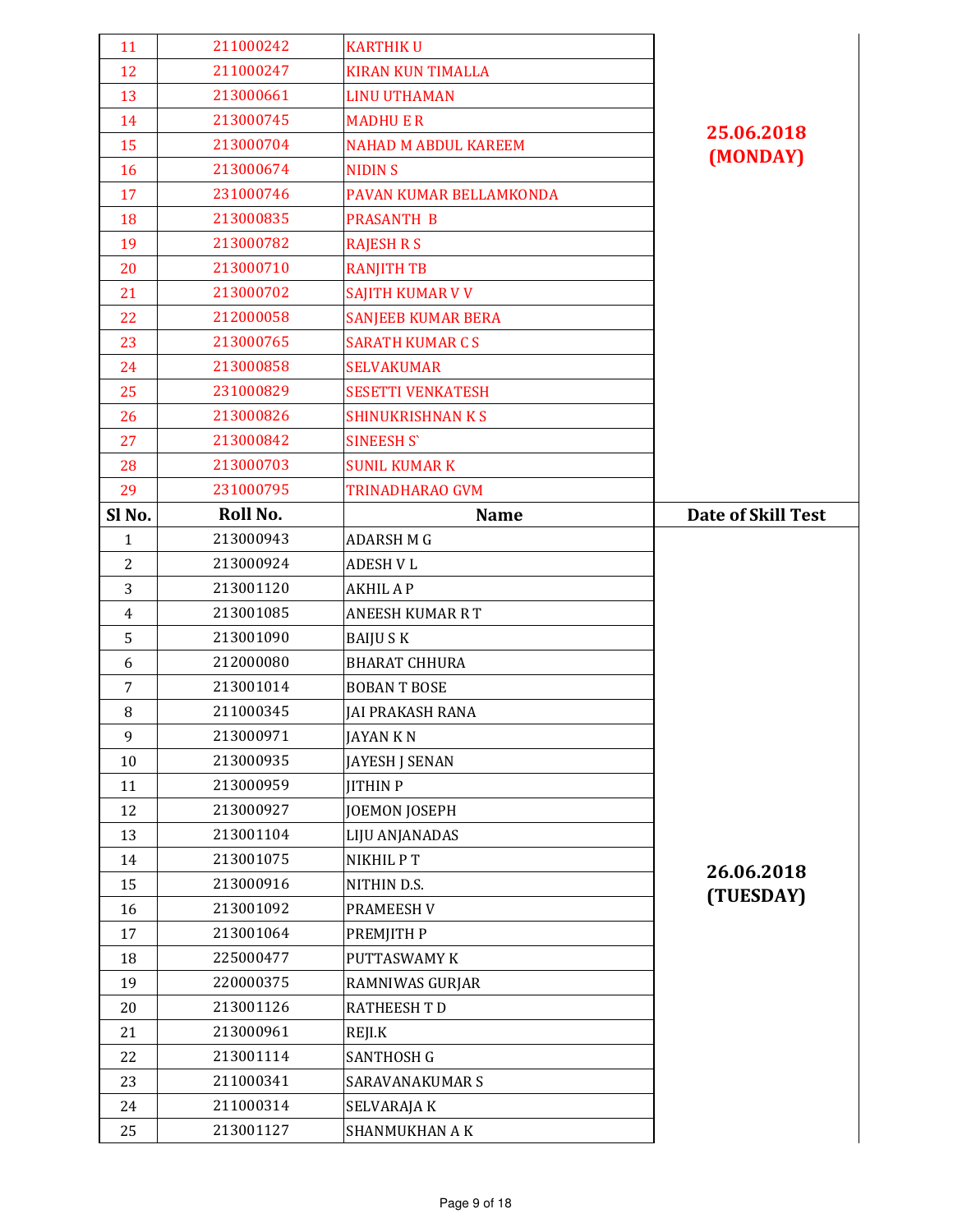| 26             | 213000999       | <b>SHIJULAL S</b>              |                           |
|----------------|-----------------|--------------------------------|---------------------------|
| 27             | 213000970       | <b>SUDHEESH KUMAR K S</b>      |                           |
| 28             | 213000992       | SUJITH.K.V                     |                           |
| 29             | 213000912       | <b>SUNILKUMAR T</b>            |                           |
| Sl No.         | <b>Roll No.</b> | <b>Name</b>                    | <b>Date of Skill Test</b> |
| $\mathbf{1}$   | 225000573       | <b>AKHIL VAISAKH.G</b>         |                           |
| $\overline{2}$ | 213001265       | <b>ARJUN SAJITH AS</b>         |                           |
| 3              | 213001381       | <b>ASHWARES</b>                |                           |
| $\overline{4}$ | 213001197       | <b>BABUM</b>                   |                           |
| 5              | 213001215       | <b>BINOY C</b>                 |                           |
| 6              | 220000451       | <b>DINESH KUMAR</b>            |                           |
| $\overline{7}$ | 213001132       | <b>GADEKAR UDDHAV SAHEBRAO</b> |                           |
| 8              | 231001055       | <b>GANDI THRINADHA RAO</b>     |                           |
| 9              | 211000368       | <b>GIGITH KUMAR</b>            |                           |
| 10             | 211000407       | <b>GOPI J</b>                  |                           |
| 11             | 213001361       | <b>IITHESH T M</b>             |                           |
| 12             | 213001169       | <b>JITHUKP</b>                 |                           |
| 13             | 213001161       | <b>MANOJ KUMAR.M</b>           |                           |
| 14             | 213001151       | N. B. BIBIN                    | 27.06.2018                |
| 15             | 213001386       | <b>NIKHILLAL A</b>             | (WEDNESDAY)               |
| 16             | 213001327       | PRADEEP.G                      |                           |
| 17             | 231001046       | PYDIPOGULA RAJASUDHAKAR        |                           |
| 18             | 213001250       | <b>RAJESH R</b>                |                           |
| 19             | 213001394       | <b>RAJILAL S</b>               |                           |
| 20             | 213001284       | <b>RATHISHCHANDRAN</b>         |                           |
| 21             | 213001228       | <b>SANALKUMAR G</b>            |                           |
| 22             | 213001391       | <b>SHEHIN M.ROWTHER</b>        |                           |
| 23             | 213001339       | SHIJIN K KUNHIMANGALAM         |                           |
| 24             | 213001323       | <b>SUBHASH B</b>               |                           |
| 25             | 213001331       | <b>SWAMINATHAN M</b>           |                           |
| 26             | 213001387       | <b>UNNIKRISHNAN CA</b>         |                           |
| 27             | 211000354       | <b>VALLURU SIDDARDHA</b>       |                           |
| 28             | 231001151       | VIJAY UTTAMRAO WADWULKAR       |                           |
| 29             | 213001163       | <b>VISHNU AJITH A</b>          |                           |
| Sl No.         | Roll No.        | <b>Name</b>                    | <b>Date of Skill Test</b> |
| $\mathbf{1}$   | 213001622       | <b>ABITH B</b>                 |                           |
| $\overline{2}$ | 213001411       | <b>AJITH KUMARLS</b>           |                           |
| 3              | 213001465       | <b>AJITHKUMARKS</b>            |                           |
| $\overline{4}$ | 213001529       | <b>AMAL SURESH</b>             |                           |
| 5              | 213001627       | <b>BIMISH K C</b>              |                           |
| 6              | 213001618       | ELDHOMK                        |                           |
| $\overline{7}$ | 211000421       | <b>G RAGHU BABU</b>            |                           |
| 8              | 228000426       | <b>GAJNOTAR HEMANT DEVSI</b>   |                           |
| 9              | 211000418       | <b>GANESH V</b>                |                           |
| 10             | 225000775       | HALAPNAWAR SANJAY ANNASO       |                           |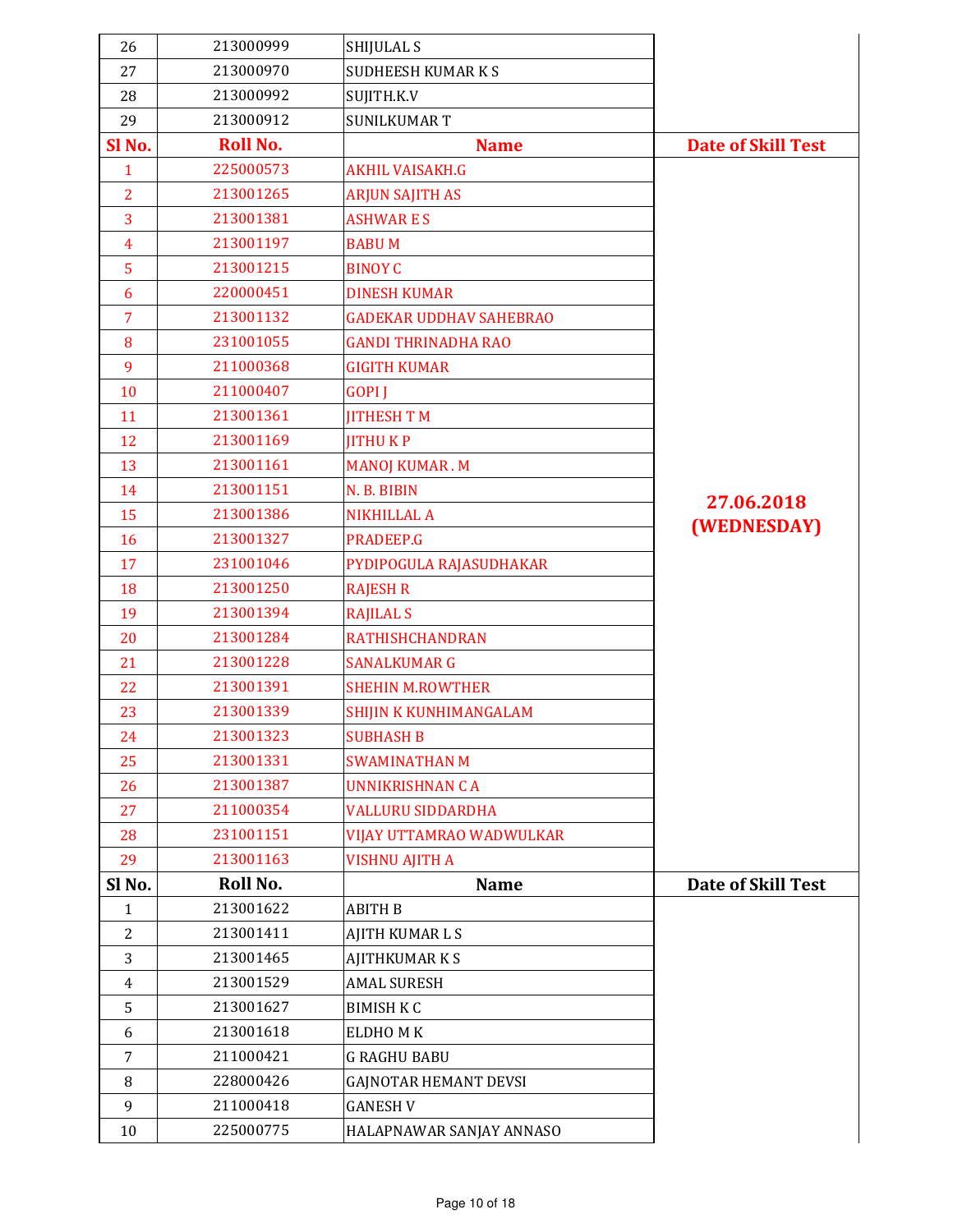| 11             | 213001524       | <b>HARIKUMAR G</b>        |                           |
|----------------|-----------------|---------------------------|---------------------------|
| 12             | 213001658       | <b>JITHINKR</b>           |                           |
| 13             | 211000416       | PANDIDURALC               |                           |
| 14             | 220000528       | PAWAN KUMAR               | 28.06.2018                |
| 15             | 213001647       | <b>RAHUL RA</b>           |                           |
| 16             | 213001519       | RANJITH NAIR M C          | (THURSDAY)                |
| 17             | 211000454       | <b>RETNA GOPAL B</b>      |                           |
| 18             | 220000487       | <b>RUPESH KUMAR</b>       |                           |
| 19             | 231001194       | SHAKTI KUMAR SHARMA       |                           |
| 20             | 213001419       | <b>SMINOJ MS</b>          |                           |
| 21             | 213001418       | SREERAJ. S                |                           |
| 22             | 213001449       | <b>SUDHAKAR S</b>         |                           |
| 23             | 220000473       | SUDHIR SINGH              |                           |
| 24             | 213001504       | <b>SYAM SANKAR</b>        |                           |
| 25             | 225000756       | THIRUMALESAN A            |                           |
| 26             | 213001626       | <b>VINEESH KUMAR PP</b>   |                           |
| 27             | 213001472       | VISAKHAM VASUDHARAN .C    |                           |
| 28             | 213001648       | <b>VISHNUP</b>            |                           |
| 29             | 220000488       | YOGENDRA KUMAR            |                           |
| Sl No.         | <b>Roll No.</b> | <b>Name</b>               | <b>Date of Skill Test</b> |
| $\mathbf{1}$   | 213001771       | <b>ABHILASH A S</b>       |                           |
| $\overline{2}$ | 211000479       | <b>AKBARN</b>             |                           |
| 3              | 213001715       | <b>ANEESH M</b>           |                           |
|                |                 |                           |                           |
| $\overline{4}$ | 213001750       | <b>ANIL G</b>             |                           |
| 5              | 213001818       | <b>ANOOB PI</b>           |                           |
| 6              | 213001778       | <b>ANTHONY MT</b>         |                           |
| $\overline{7}$ | 220000570       | <b>ARIPH KHAN</b>         |                           |
| 8              | 213001770       | <b>BIBIN N K</b>          |                           |
| 9              | 213001805       | <b>JIJO DAS D S</b>       |                           |
| 10             | 213001789       | <b>KRISHNAPRASAD M</b>    |                           |
| 11             | 211000477       | <b>M.AMIRTHA RAJ</b>      |                           |
| 12             | 211000476       | <b>M.ARUL MUTHU KUMAR</b> |                           |
| 13             | 213001733       | <b>MEBIN JOY</b>          |                           |
| 14             | 213001661       | MUHAMMED SALEEM T         |                           |
| 15             | 213001663       | <b>MUHAMMED HARIS C H</b> | 29.06.2018                |
| 16             | 213001814       | <b>MURALI.P</b>           | (FRIDAY)                  |
| 17             | 225000808       | PATIL AVADHUT MARUTI      |                           |
| 18             | 213001827       | <b>PRADEEP KUMAR M</b>    |                           |
| 19             | 213001670       | <b>PRAJEESH OT</b>        |                           |
| 20             | 213001755       | <b>RAJUKUTTAN N</b>       |                           |
| 21             | 213001720       | <b>RAMESH KUMAR V S</b>   |                           |
| 22             | 213001738       | <b>SANOOP AK</b>          |                           |
| 23             | 213001793       | <b>SANTHOSH K</b>         |                           |
| 24             | 231001340       | <b>SAYYED RAHIMTULLA</b>  |                           |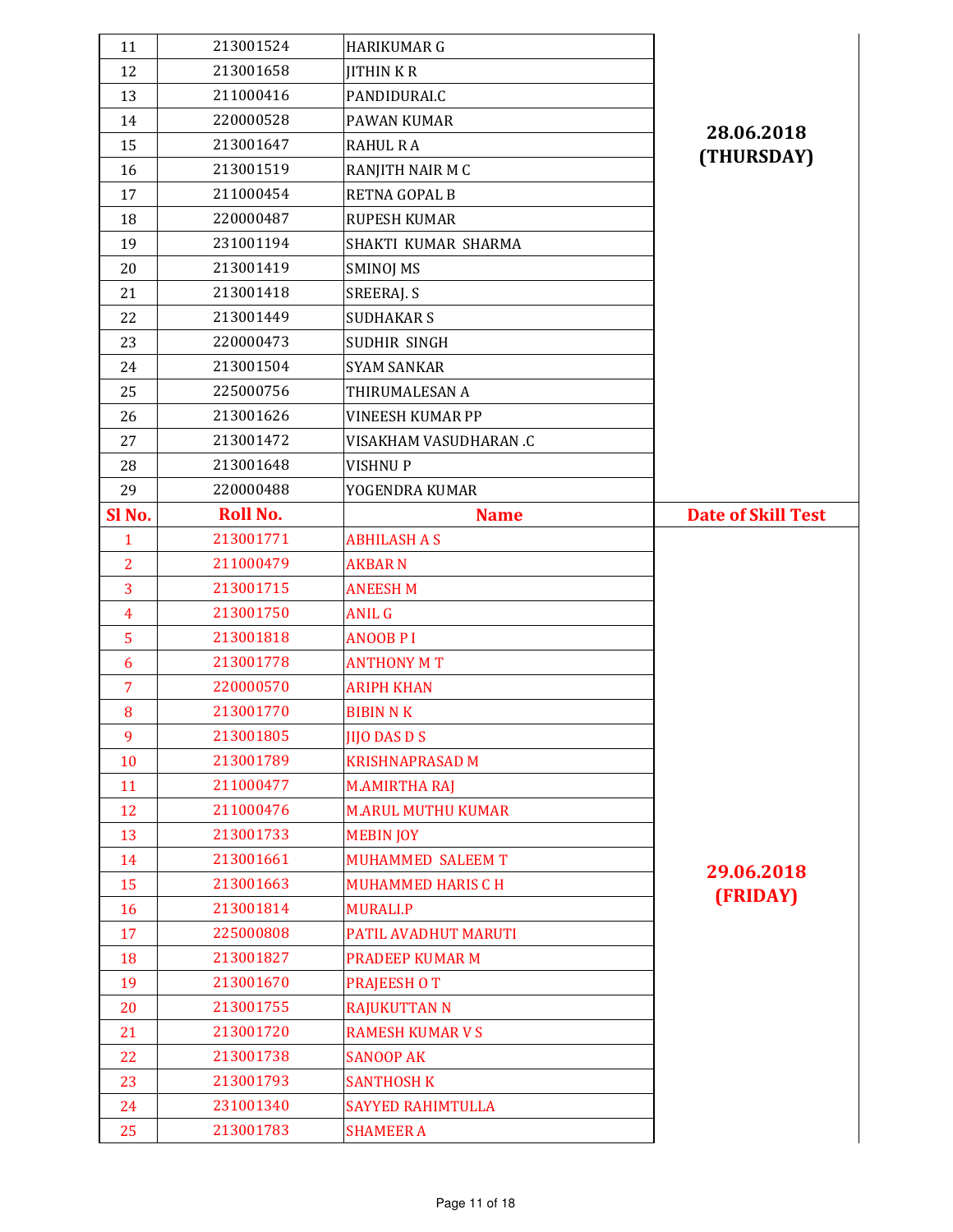| 26             | 231001403       | <b>TRILOK CHANDU M</b>          |                           |
|----------------|-----------------|---------------------------------|---------------------------|
| 27             | 213001790       | <b>VINEETH NV</b>               |                           |
| 28             | 213001762       | <b>VINEETH RAJAN</b>            |                           |
| 29             | 213001826       | <b>VISHNUK</b>                  |                           |
| Sl No.         | Roll No.        | <b>Name</b>                     | <b>Date of Skill Test</b> |
| $\mathbf{1}$   | 213001844       | <b>AKHIL PRASAD S</b>           |                           |
| $\overline{c}$ | 231001547       | ALLUTLA SRAVAN KUMAR            |                           |
| 3              | 230000045       | <b>AMIT MALIK</b>               |                           |
| $\overline{4}$ | 213002036       | ANAS.A.N                        |                           |
| 5              | 213002048       | BHAVEETH.K.P                    |                           |
| 6              | 225000901       | <b>GIRISH M</b>                 |                           |
| 7              | 213002006       | <b>HASSAN P C</b>               |                           |
| 8              | 211000553       | <b>I MARIA LOUIES</b>           |                           |
| 9              | 213001856       | <b>JIBEESH KS</b>               |                           |
| 10             | 213001989       | <b>JINESH P R</b>               |                           |
| 11             | 213002027       | <b>LAGESH KP</b>                |                           |
| 12             | 213002008       | <b>MAHESH R</b>                 |                           |
| 13             | 213002061       | MOHAMED MUBARAK                 |                           |
| 14             | 213002029       | MUHAMAD FIROSE KHAN N           | 30.06.2018                |
| 15             | 213001921       | NIDHIN CHANDRAN                 | (SATURDAY)                |
| 16             | 225000934       | NIDHIN PV                       |                           |
| 17             | 213001847       | PRADEEP KV                      |                           |
| 18             | 213001954       | PRADEEP P                       |                           |
| 19             | 213001993       | <b>RAHUL R G</b>                |                           |
| 20             | 213002042       | <b>RAJEEV R</b>                 |                           |
| 21             | 220000572       | RAJENDRA SINGH DHAYAL           |                           |
| 22             | 220000583       | RAVINDRA JAKHAR                 |                           |
| 23             | 213001967       | REJITH .N                       |                           |
| 24             | 231001483       | <b>SHAIK RAFI</b>               |                           |
| 25             | 220000601       | SHIVKANT GURJAR                 |                           |
| 26             | 213002030       | SHYJU P K                       |                           |
| 27             | 213001944       | SOORAJ V S                      |                           |
| 28             | 220000605       | <b>SUMER SINGH</b>              |                           |
| 29             | 220000586       | <b>VIKAS KUMAR</b>              |                           |
| Sl No.         | <b>Roll No.</b> | <b>Name</b>                     | <b>Date of Skill Test</b> |
| $\mathbf{1}$   | 213002170       | <b>AKHIL AUGUSTINE</b>          |                           |
| $\overline{2}$ | 213002184       | <b>ALOK S K</b>                 |                           |
| 3              | 213002187       | <b>BIJU VK</b>                  |                           |
| $\overline{4}$ | 213002112       | <b>BINISH P B</b>               |                           |
| 5              | 213002171       | <b>DILEEP T G</b>               |                           |
| 6              | 231001688       | <b>DOKULA RAVI</b>              |                           |
| $\overline{7}$ | 228000588       | <b>ELIAS JAISON PJ</b>          |                           |
| 8              | 231001647       | <b>GADDIPATI MURALI KRISHNA</b> |                           |
| 9              | 213002120       | <b>GIRISH R</b>                 |                           |
| 10             | 213002098       | <b>JAIGANESAN K</b>             |                           |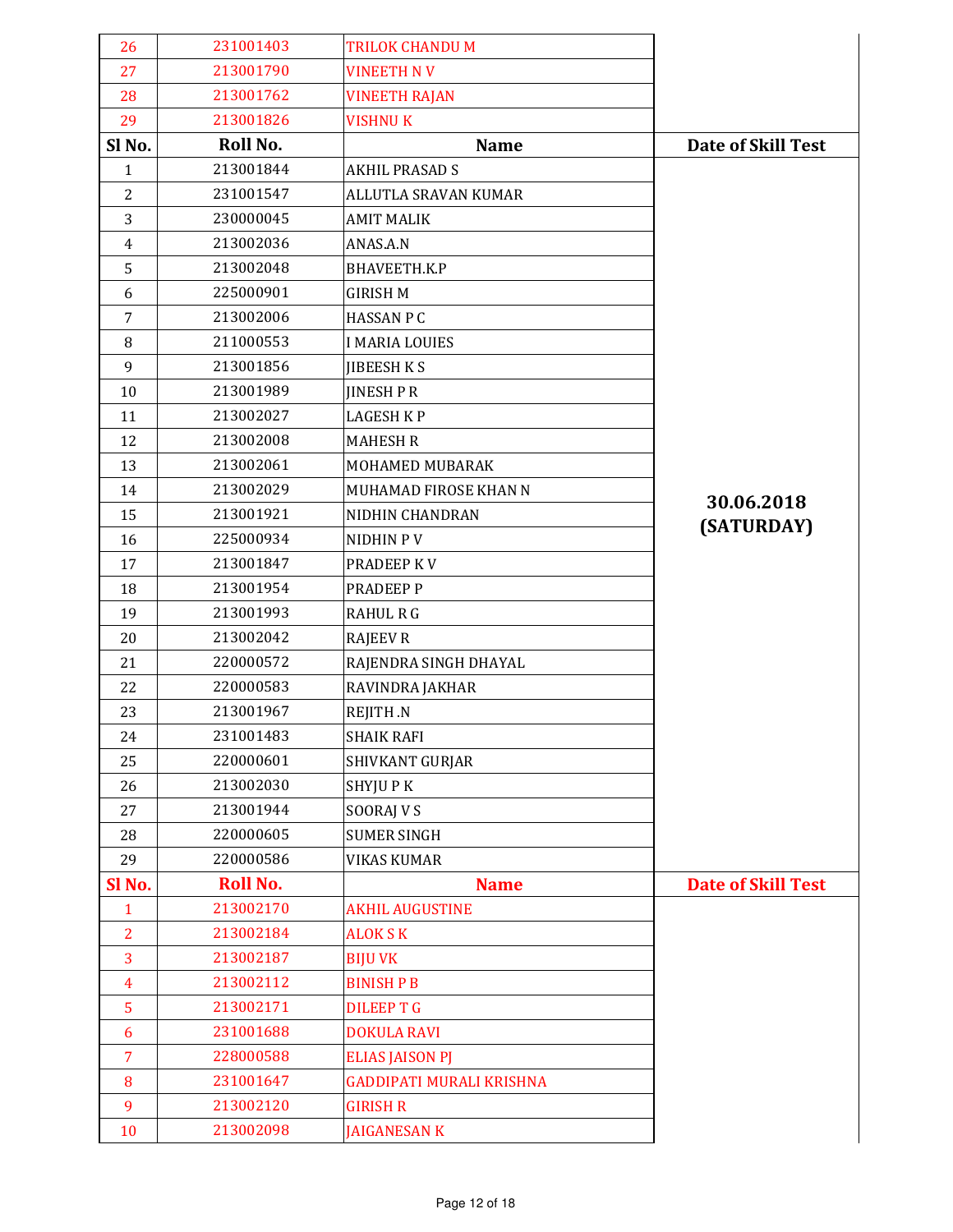| 11             | 231001631 | <b>KURRA CHANDRA SEKHAR</b> |                           |
|----------------|-----------|-----------------------------|---------------------------|
| 12             | 213002157 | <b>M MURUGANANTHAM</b>      | 16.07.2018                |
| 13             | 231001666 | <b>MORE AMOL ASHOK</b>      | (MONDAY)                  |
| 14             | 231001726 | MUKKELLA DURGA PRASAD       |                           |
| 15             | 211000574 | <b>NR CHARLES</b>           |                           |
| 16             | 213002125 | <b>PRAVEEN RT</b>           |                           |
| 17             | 231001722 | RAVVA YASWANTH MANI KUMAR   |                           |
| 18             | 213002245 | <b>SAJUA</b>                |                           |
| 19             | 220000613 | <b>SARAZUDDIN</b>           |                           |
| 20             | 213002243 | <b>SAVANTH.D</b>            |                           |
| 21             | 213002099 | <b>SHAIJU G</b>             |                           |
| 22             | 213002267 | <b>SHAMJI KUMAR A</b>       |                           |
| 23             | 213002117 | <b>SHYAM PRAKASH.L</b>      |                           |
| 24             | 213002204 | <b>SHYJUP</b>               |                           |
| 25             | 213002226 | <b>SUMOD KUMAR K K</b>      |                           |
| 26             | 220000656 | <b>SURESH KUMAR</b>         |                           |
| 27             | 213002154 | <b>SYAM KUMAR S</b>         |                           |
| 28             | 213002144 | <b>VIJESH T</b>             |                           |
| 29             | 213002092 | <b>VISHNUPRASAD</b>         |                           |
| Sl No.         | Roll No.  | <b>Name</b>                 | <b>Date of Skill Test</b> |
| $\mathbf{1}$   | 213002507 | <b>AJASH SALIM</b>          |                           |
| 2              | 213002646 | <b>ANEESH P</b>             |                           |
| 3              | 213002331 | <b>ANOOP CHALIL</b>         |                           |
| $\overline{4}$ | 230000066 | <b>ANUJ KUMAR</b>           |                           |
| 5              | 213002486 | <b>ARUL DAS M</b>           |                           |
| 6              | 213002619 | <b>CHANDRA BOSE S</b>       |                           |
| 7              | 213002338 | DILEEP.C                    |                           |
| 8              | 213002545 | ELDHO T ABRAHAM             |                           |
| 9              | 213002594 | <b>KIRAN J L</b>            |                           |
| 10             | 213002649 | M CHANDRA SEKARAN           |                           |
| 11             | 231001926 | M PRASAD RAJA               |                           |
| 12             | 213002561 | MIKHIL S JOSE               |                           |
| 13             | 213002275 | <b>NAVEEN NARAYAN</b>       |                           |
| 14             | 213002357 | PRAMOD K                    |                           |
| 15             | 213002488 | RAJEEV KUMAR C              | 17.07.2018                |
| 16             | 213002517 | RANJITH V L                 | (TUESDAY)                 |
| 17             | 213002447 | <b>RAVISANKAR R S</b>       |                           |
| 18             | 213002466 | SAJAN RJ                    |                           |
| 19             | 213002540 | <b>SAJANAN S</b>            |                           |
| 20             | 213002627 | SAJI S                      |                           |
| 21             | 213002441 | <b>SAJIN RV</b>             |                           |
| 22             | 220000693 | SANDEEP RUNDLA              |                           |
| 23             | 231001815 | SANTHI KUMAR VALETI         |                           |
| 24             | 213002361 | <b>SHIJU MON M S</b>        |                           |
| 25             | 220000715 | SURENDRA KUMAR JAKHAR       |                           |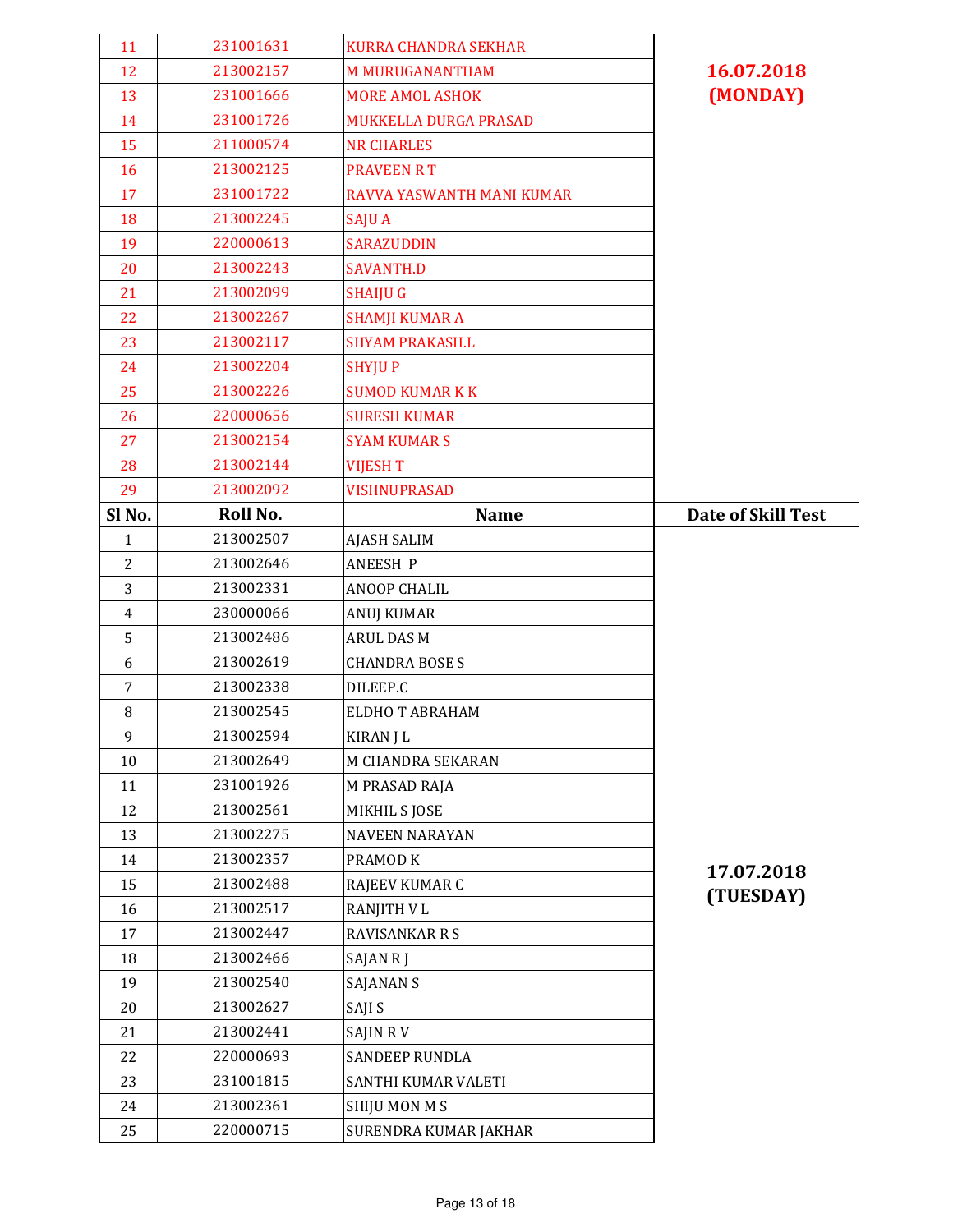| 26             | 213002502       | <b>SYAM BABU</b>             |                           |
|----------------|-----------------|------------------------------|---------------------------|
| 27             | 213002593       | <b>THAJUDEEN S</b>           |                           |
| 28             | 220000718       | <b>VIJAY PAL</b>             |                           |
| 29             | 213002645       | VISHNU VIDYADHARAN           |                           |
| Sl No.         | <b>Roll No.</b> | <b>Name</b>                  | <b>Date of Skill Test</b> |
| $\mathbf{1}$   | 213002809       | <b>ABHILASH KOIPPURAM</b>    |                           |
| $\overline{2}$ | 213002772       | <b>ALEX BABU</b>             |                           |
| 3              | 228000704       | AMBHURE SOMESHWAR VISHWANATH |                           |
| $\overline{4}$ | 213002826       | <b>ANAILU MOHAN</b>          |                           |
| 5              | 213002858       | <b>ASWIN AJAYAKUMAR</b>      |                           |
| 6              | 231002075       | <b>BADDAM VENKAT REDDY</b>   |                           |
| $\overline{7}$ | 213002662       | <b>BHUVANESH B</b>           |                           |
| 8              | 228000716       | DESAI RAJUBHAI MAGANBHAI     |                           |
| 9              | 225001196       | <b>DEVARAJU Y T</b>          |                           |
| 10             | 213002825       | <b>GOPU KRISHNAN G</b>       |                           |
| 11             | 231002003       | <b>HATAKESAM DUNDU</b>       |                           |
| 12             | 220000746       | <b>JAI DEEP SINDHU</b>       |                           |
| 13             | 213002719       | <b>JIJIMON J</b>             |                           |
| 14             | 213002664       | <b>KAILAS NATH G</b>         |                           |
| 15             | 213002659       | <b>KALESH KUMAR A S</b>      | 18.07.2018                |
| 16             | 213002681       | <b>KICHU S NAIR</b>          | (WEDNESDAY)               |
| 17             | 213002873       | LIJEESH P K                  |                           |
| 18             | 213002880       | <b>MAHESH K</b>              |                           |
| 19             | 213002914       | <b>MAHESH M</b>              |                           |
| 20             | 220000795       | <b>NARESH KUMAR YADAV</b>    |                           |
| 21             | 213002899       | <b>NOUSHAD PH</b>            |                           |
| 22             | 213002673       | <b>PRADEEP K</b>             |                           |
| 23             | 220000748       | <b>RAVINDER KUMAR</b>        |                           |
| 24             | 213002854       | <b>RENEESH M R</b>           |                           |
| 25             | 213002787       | <b>SHIHAB CE</b>             |                           |
| 26             | 213002859       | <b>SHIJO POULOSE</b>         |                           |
| 27             | 213002951       | <b>SIDDIQUE H</b>            |                           |
| 28             | 213002882       | <b>VINEETH. M.H</b>          |                           |
| 29             | 220000739       | <b>VIRENDRA KUMAR</b>        |                           |
| Sl No.         | Roll No.        | <b>Name</b>                  | <b>Date of Skill Test</b> |
| $\mathbf{1}$   | 213003217       | ABHAYAN A                    |                           |
| $\overline{2}$ | 213003325       | ABHILASH P. P.               |                           |
| 3              | 213003353       | <b>ABHILASH R S</b>          |                           |
| $\overline{4}$ | 213003287       | <b>ANJANAYAN P S</b>         |                           |
| 5              | 213003261       | <b>BINURAJ G</b>             |                           |
| 6              | 213003095       | DEVA SAHAYA PRINCE Y         |                           |
| $\overline{7}$ | 229000036       | <b>GAURAV JYOTI NEOG</b>     |                           |
| 8              | 213003283       | <b>GIREESH V S</b>           |                           |
| 9              | 213002980       | <b>GOKULPG</b>               |                           |
| 10             | 213003032       | HIRAN. T. S.                 |                           |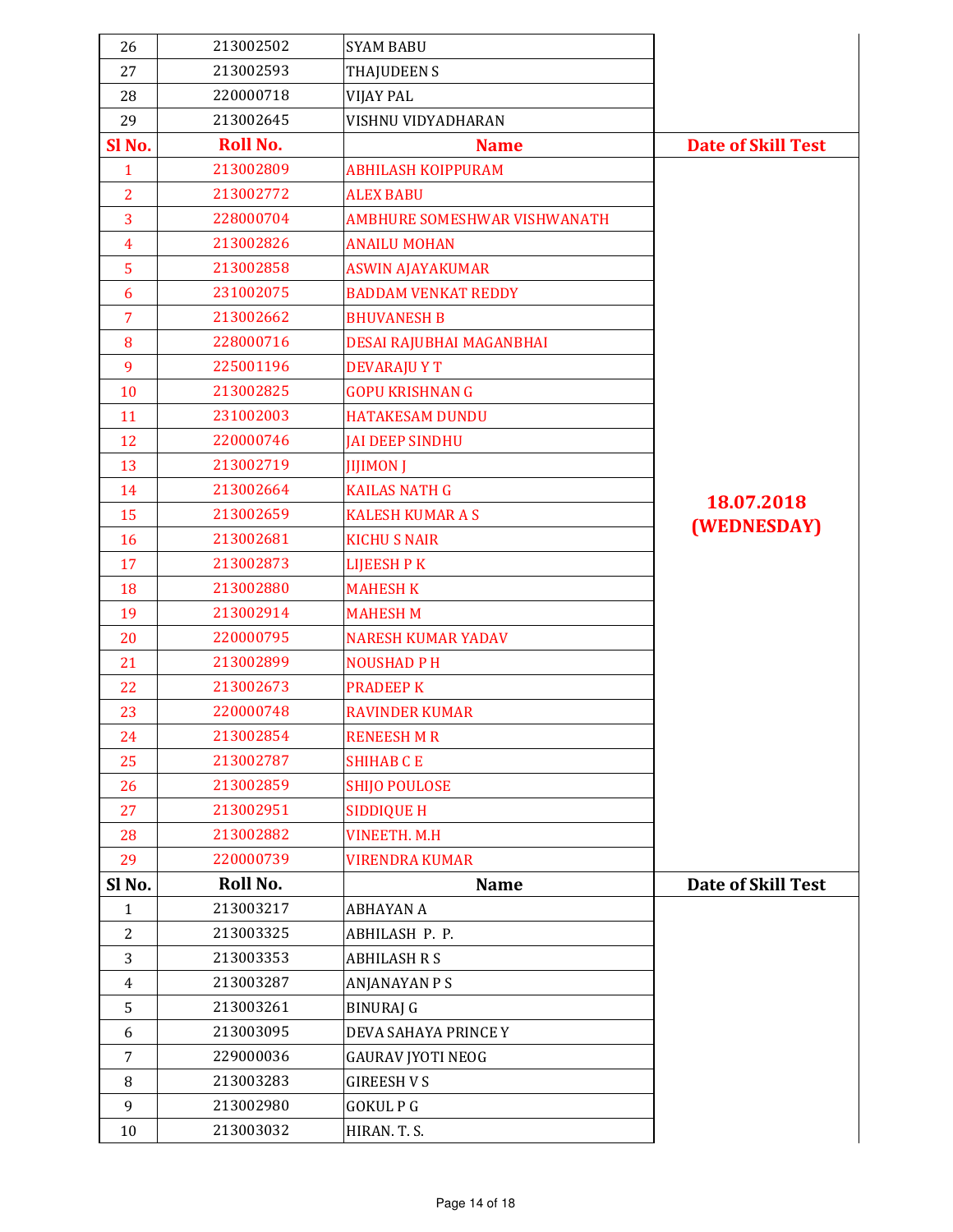| 12<br>213003176<br><b>JITHINK</b><br>213003011<br><b>JUSTIN THOMAS</b><br>13 |                           |
|------------------------------------------------------------------------------|---------------------------|
|                                                                              |                           |
|                                                                              |                           |
| 225001328<br>14<br>KARUNAKAR BUTTI                                           | 19.07.2018                |
| 213003205<br><b>KRISHNAKUMAR P S</b><br>15                                   | (THURSDAY)                |
| 211000714<br>16<br>N.ALBERT                                                  |                           |
| 213003121<br>17<br><b>RAHUL N</b>                                            |                           |
| 213003181<br>18<br><b>RAHUL R</b>                                            |                           |
| 220000843<br>19<br>RAJENDER PRASAD YADAV                                     |                           |
| 213003102<br>20<br><b>RAJESH M</b>                                           |                           |
| 213003071<br>21<br><b>RAJESH RV</b>                                          |                           |
| 22<br>211000698<br>RATHEESH KUMAR J                                          |                           |
| 225001279<br><b>RAVI MB</b><br>23                                            |                           |
| 213003158<br><b>SABUF</b><br>24                                              |                           |
| 25<br>213003026<br><b>SANSAR N</b>                                           |                           |
| 213003336<br>26<br>SHANOJ K M                                                |                           |
| 213003043<br>27<br>SONIJ K P                                                 |                           |
| 28<br>213003210<br><b>SREEJITH R</b>                                         |                           |
| 213003206<br>29<br><b>SUMESH T S</b>                                         |                           |
| <b>Roll No.</b><br>Sl No.<br><b>Name</b>                                     | <b>Date of Skill Test</b> |
| 213003414<br><b>ABHILASH A S</b><br>$\mathbf{1}$                             |                           |
| $\overline{2}$<br>213003442<br><b>ABHILASH P</b>                             |                           |
| 3<br>213003358<br><b>ABINISSAC</b>                                           |                           |
| 213003405<br>AJESH.M.P<br>$\overline{4}$                                     |                           |
|                                                                              |                           |
| 5<br>213003635<br><b>AJITH PS</b>                                            |                           |
| 213003502<br><b>AKHIL A S</b><br>6                                           |                           |
| $\overline{7}$<br>213003663<br><b>AKHIL RAJ T G</b>                          |                           |
| 228000862<br><b>DESAI DINESHBHAI</b><br>8                                    |                           |
| 213003631<br><b>GOKUL THAMPI</b><br>9                                        |                           |
| 213003404<br><b>GOPINATH V</b><br>10                                         |                           |
| 213003454<br>11<br><b>JINOY ANTON</b>                                        |                           |
| 228000866<br>12<br>KHAPARE SATISHKUMAR MANOHARRAO                            |                           |
| 213003579<br>13<br><b>LALDEV J</b>                                           |                           |
| 213003655<br><b>MOHAMED THASLIM V.P</b><br>14                                |                           |
| 15<br>213003419<br>MUHAMMED HASOOR U M                                       | 20.07.2018                |
| 213003392<br><b>NELSON P G</b><br>16                                         | (FRIDAY)                  |
| 17<br>220000927<br><b>RAJESH</b>                                             |                           |
| 213003394<br><b>RAJESH KUMAR R</b><br>18                                     |                           |
| 213003393<br><b>RATHEESH KUMAR NAIK</b><br>19                                |                           |
| 213003401<br>20<br><b>RATHEESH N</b>                                         |                           |
| 213003462<br><b>RATHEESH VR</b><br>21                                        |                           |
| 220000903<br>22<br>RAVI PRAKASH SHARMA                                       |                           |
| 213003486<br><b>RENJITH KUMARTS</b><br>23                                    |                           |
| <b>SANGEETH P SHAILAN</b><br>213003397<br>24                                 |                           |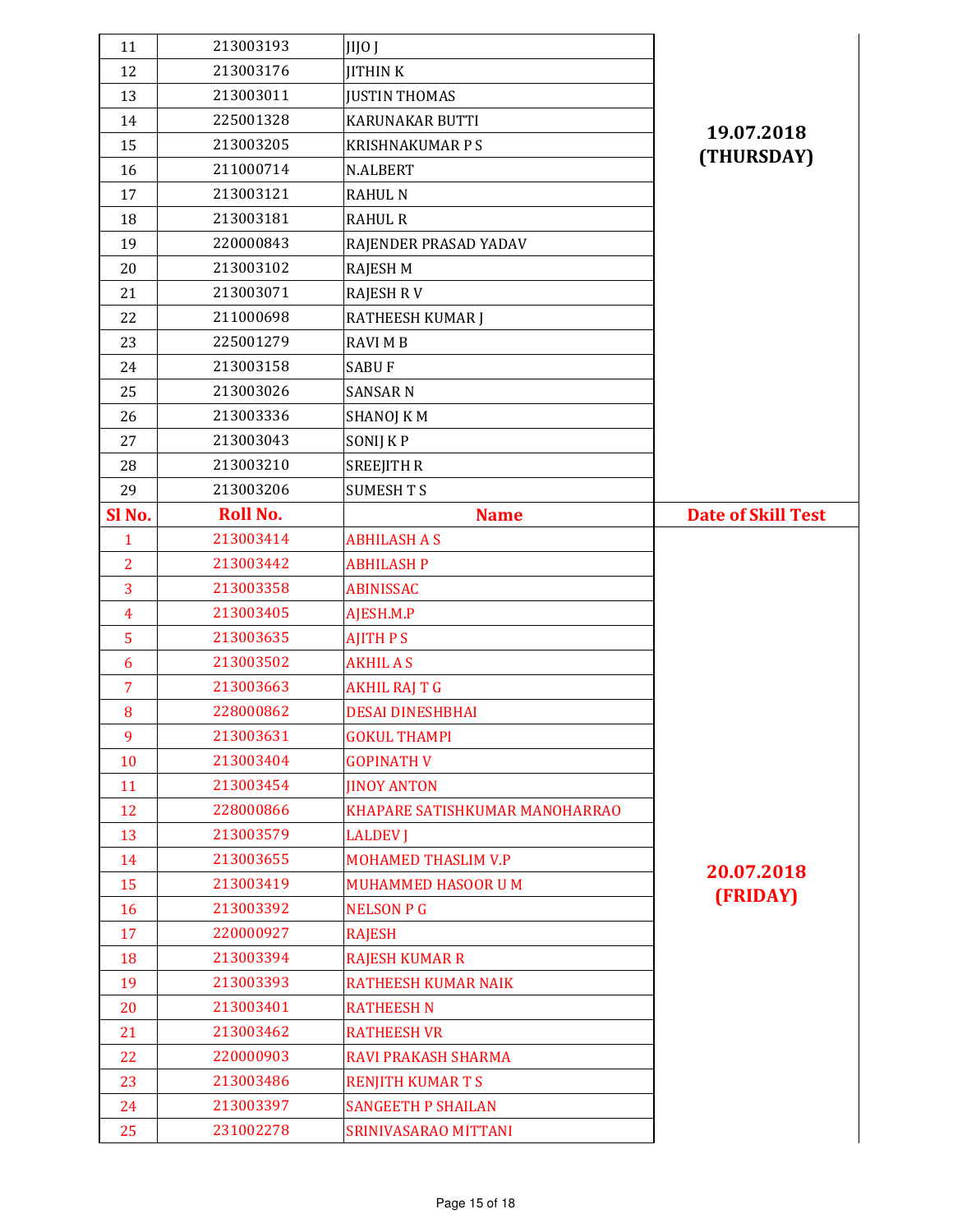| 26             | 213003410       | <b>SUJITH N R</b>                 |                           |
|----------------|-----------------|-----------------------------------|---------------------------|
| 27             | 213003465       | <b>SULFICKAR.N</b>                |                           |
| 28             | 220000909       | <b>VINAY KUMAR</b>                |                           |
| 29             | 213003448       | <b>VINOJ KHAN SETT</b>            |                           |
| Sl No.         | Roll No.        | <b>Name</b>                       | <b>Date of Skill Test</b> |
| $\mathbf{1}$   | 211000847       | A ABILASH GOWTHAM                 |                           |
| 2              | 211000864       | A.R.MANIMARAN                     |                           |
| 3              | 213003834       | AJIKUMAR G                        |                           |
| $\overline{4}$ | 213003703       | <b>ANEESH M P</b>                 |                           |
| 5              | 220001066       | <b>ANIL KUMAR</b>                 |                           |
| 6              | 213003950       | <b>ANZER M</b>                    |                           |
| $\overline{7}$ | 213003946       | <b>ARUN VALSALAN</b>              |                           |
| 8              | 220001028       | <b>ASHEESH KOHAR</b>              |                           |
| 9              | 212000240       | <b>BALARAM BEHERA</b>             |                           |
| 10             | 231002645       | <b>BRAHMANAIDU MIDASALA</b>       |                           |
| 11             | 231002607       | <b>DAMUKA RAVINDER</b>            |                           |
| 12             | 213003948       | <b>GIJOMON V</b>                  |                           |
| 13             | 213003664       | <b>JYTHRAN K K</b>                |                           |
| 14             | 212000256       | KAPIL DEB BARMAN                  | 21.07.2018                |
| 15             | 231002521       | KOTESWARA RAO SIYYADRI            | (SATURDAY)                |
| 16             | 220000952       | <b>KULDEEP</b>                    |                           |
| 17             | 231002513       | MADAPUR VEERA KUMAR               |                           |
| 18             | 213003729       | <b>MANOJ U K</b>                  |                           |
| 19             | 231002603       | MUNALE LAXMAN KASHINATH           |                           |
| 20             | 220000981       | RAJENDRA KUMAR MEENA              |                           |
| 21             | 213003884       | <b>RANJITH N S NAIR</b>           |                           |
| 22             | 213003919       | SAINUDDEEN M                      |                           |
| 23             | 220000965       | SANJAY KUMAR                      |                           |
| 24             | 225001469       | <b>SATISH ANGADI</b>              |                           |
| 25             | 231002473       | SEETAIAH BANDARUPALLY             |                           |
| 26             | 213003865       | <b>SHAMEER M</b>                  |                           |
| 27             | 213003669       | <b>SHIBU B S</b>                  |                           |
| 28             | 213003838       | SHIYAS MUHAMMED N J               |                           |
| 29             | 211000848       | UTHRAKUMAR.P                      |                           |
| SI No.         | <b>Roll No.</b> | <b>Name</b>                       | <b>Date of Skill Test</b> |
| $\mathbf{1}$   | 213003965       | <b>ABHILASH A G</b>               |                           |
| $\overline{2}$ | 213003953       | <b>ABOOBACKER SIDDIQUE HUSAIN</b> |                           |
| 3              | 213004017       | AJIL C S                          |                           |
| $\overline{4}$ | 213004031       | <b>AMAL PR</b>                    |                           |
| 5              | 213004206       | <b>ANEESH G</b>                   |                           |
| 6              | 220001133       | <b>ARSHAD</b>                     |                           |
| $\overline{7}$ | 220001091       | <b>ASHOK KUMAR</b>                |                           |
| 8              | 220001104       | <b>ASHWANI KUMAR</b>              |                           |
| 9              | 220001166       | <b>BALWANT SINGH</b>              |                           |
| 10             | 211000902       | <b>BHOOPATHY RAJA M</b>           |                           |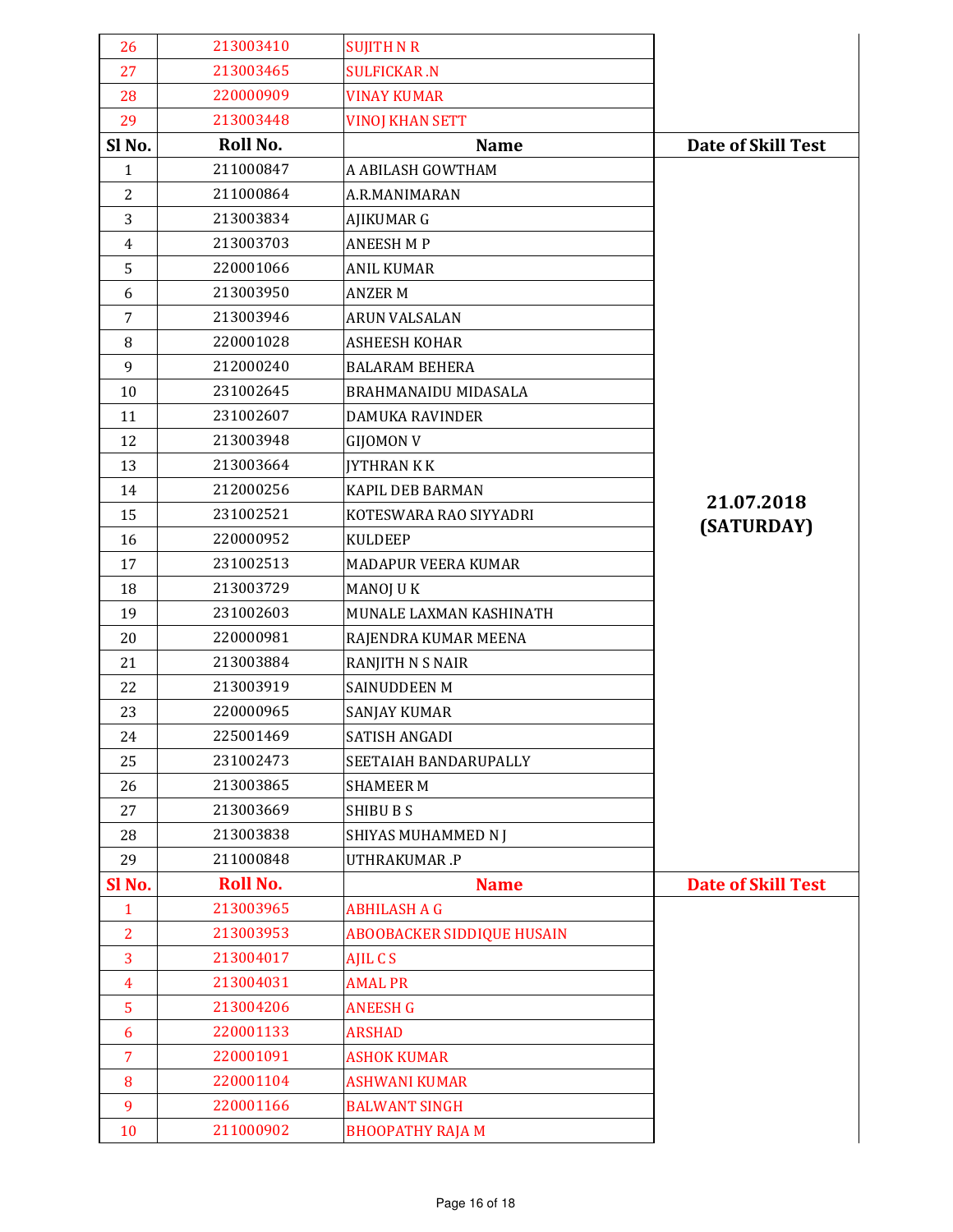| 11             | 213004136 | <b>BIJU.N</b>             |                           |
|----------------|-----------|---------------------------|---------------------------|
| 12             | 213004204 | <b>C DHARANITHARAN</b>    |                           |
| 13             | 231002739 | <b>CHELPURI MAHESH</b>    |                           |
| 14             | 213004100 | <b>DEEPUR</b>             | 23.07.2018                |
| 15             | 213004068 | <b>DEEPULAL PS</b>        | (MONDAY)                  |
| 16             | 220001112 | <b>ISWAR SINGH</b>        |                           |
| 17             | 211000911 | <b>K.GOPALSAMY</b>        |                           |
| 18             | 213004027 | <b>LONAPPAN CV</b>        |                           |
| 19             | 231002681 | <b>MAHESH KUMAR SARAN</b> |                           |
| 20             | 213003974 | <b>MANOJ P</b>            |                           |
| 21             | 213004110 | <b>NAVEEN P P</b>         |                           |
| 22             | 220001095 | <b>NAVEEN RATHEE</b>      |                           |
| 23             | 213003975 | <b>NIDHEESH KP</b>        |                           |
| 24             | 213004071 | <b>REJEESH V</b>          |                           |
| 25             | 230000098 | <b>SANJAY</b>             |                           |
| 26             | 211000871 | <b>SARAVANARAJA R</b>     |                           |
| 27             | 225001613 | <b>SHANEESH KUMAR P M</b> |                           |
| 28             | 213004075 | <b>SREERAJ S</b>          |                           |
| 29             | 213004008 | <b>VENUGOPAL G</b>        |                           |
| Sl No.         | Roll No.  | <b>Name</b>               | <b>Date of Skill Test</b> |
| $\mathbf{1}$   | 213004381 | <b>ARUNDAS D</b>          |                           |
| $\overline{c}$ | 220001201 | DEEPAK SHARMA             |                           |
| 3              | 213004374 | <b>DEEPUDAS S</b>         |                           |
|                |           |                           |                           |
| $\overline{4}$ | 213004295 | DIJI P A                  |                           |
| 5              | 211000934 | ELAMBARITHI J             |                           |
| 6              | 213004386 | <b>G.SHANTHAKUMAR</b>     |                           |
| $\overline{7}$ | 213004469 | JAYACHANDRAN .A.V         |                           |
| 8              | 211000974 | <b>KRISHNAPRASAD KS</b>   |                           |
| 9              | 213004470 | MOHAMMED FAIZAL. M.K      |                           |
| 10             | 220001213 | OMPRAKASH GADHWAL         |                           |
| 11             | 213004288 | PARSHURAM                 |                           |
| 12             | 213004454 | <b>PRADEEP G</b>          |                           |
| 13             | 213004459 | PRAJITH.C.B               |                           |
| 14             | 231002870 | RAHUL BHIMRAO CHATSE      |                           |
| 15             | 213004392 | <b>RAHUL RAJ</b>          | 24.07.2018                |
| 16             | 213004421 | REJEESH. T.RAJAN          | (TUESDAY)                 |
| 17             | 213004225 | <b>RIBUMON B</b>          |                           |
| 18             | 211000952 | <b>SANTHOSH G</b>         |                           |
| 19             | 213004435 | <b>SHANILAL T</b>         |                           |
| 20             | 230000105 | SONU                      |                           |
| 21             | 230000108 | <b>SURENDE</b>            |                           |
| 22             | 231002852 | SYED KHAJA PASHA          |                           |
| 23             | 220001220 | TEJ PAL SINGH             |                           |
| 24             | 213004224 | <b>UMESH A M</b>          |                           |